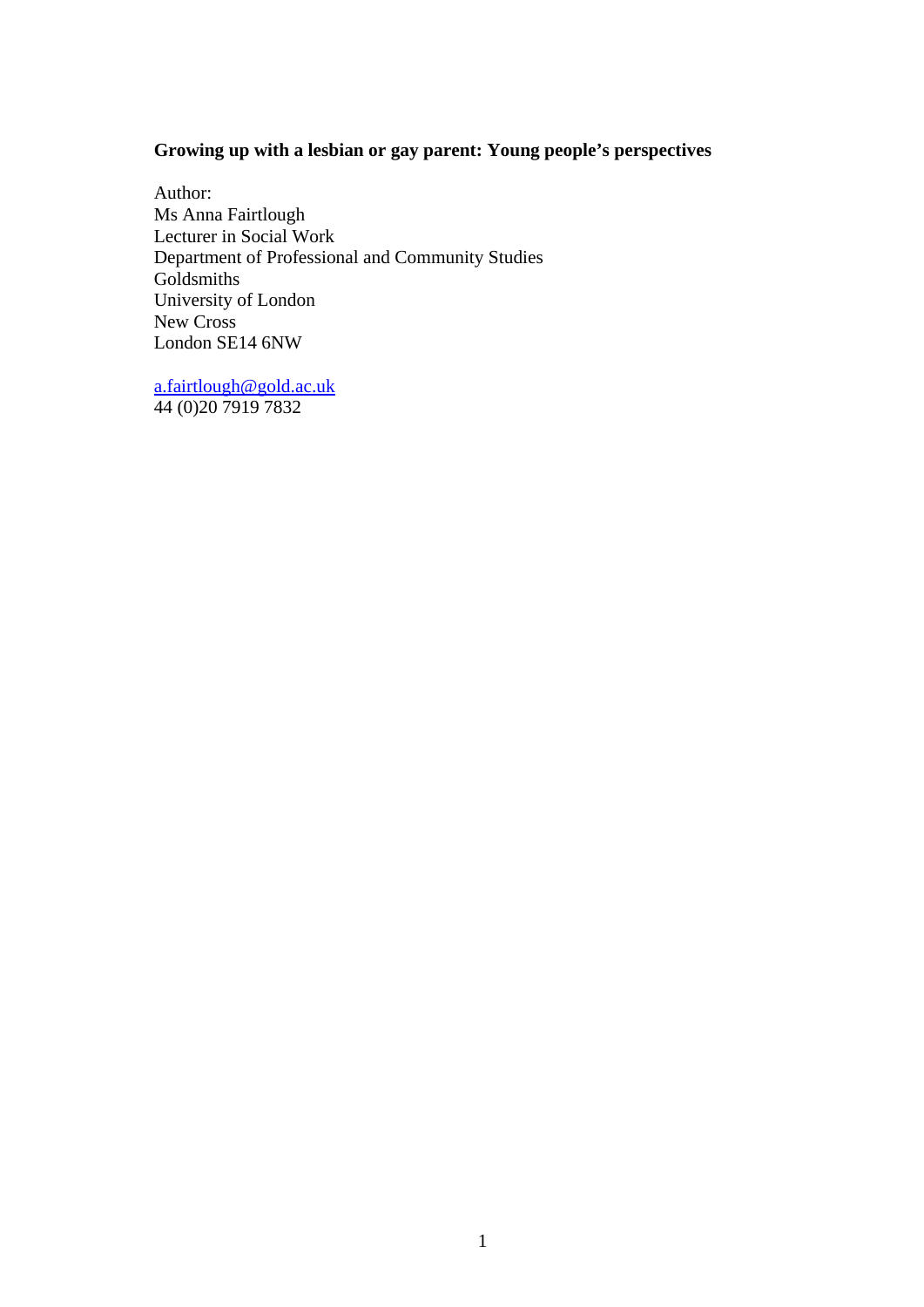Growing up with a lesbian or gay parent: Young people's perspectives

# Abstract

Drawing on life story approaches this paper reports on a qualitative content analysis of sixty- seven published accounts in the UK, US and New Zealand of young people and adults reflecting on their experiences of growing up with one or more lesbian or gay parent(s). Responses of the young people to their parent's sexuality were categorised as predominantly positive, neutral, ambivalent and somewhat negative. Young people reported that they had experienced homophobic attitudes and behaviours in one or more of three domains: general and institutional, within the family and from peers friends and other parents. The implications of the analysis for social care and social work practice in the UK context with this group of children and their families are discussed.

Lesbian and gay parents, young people's perspectives, qualitative content analysis, homophobia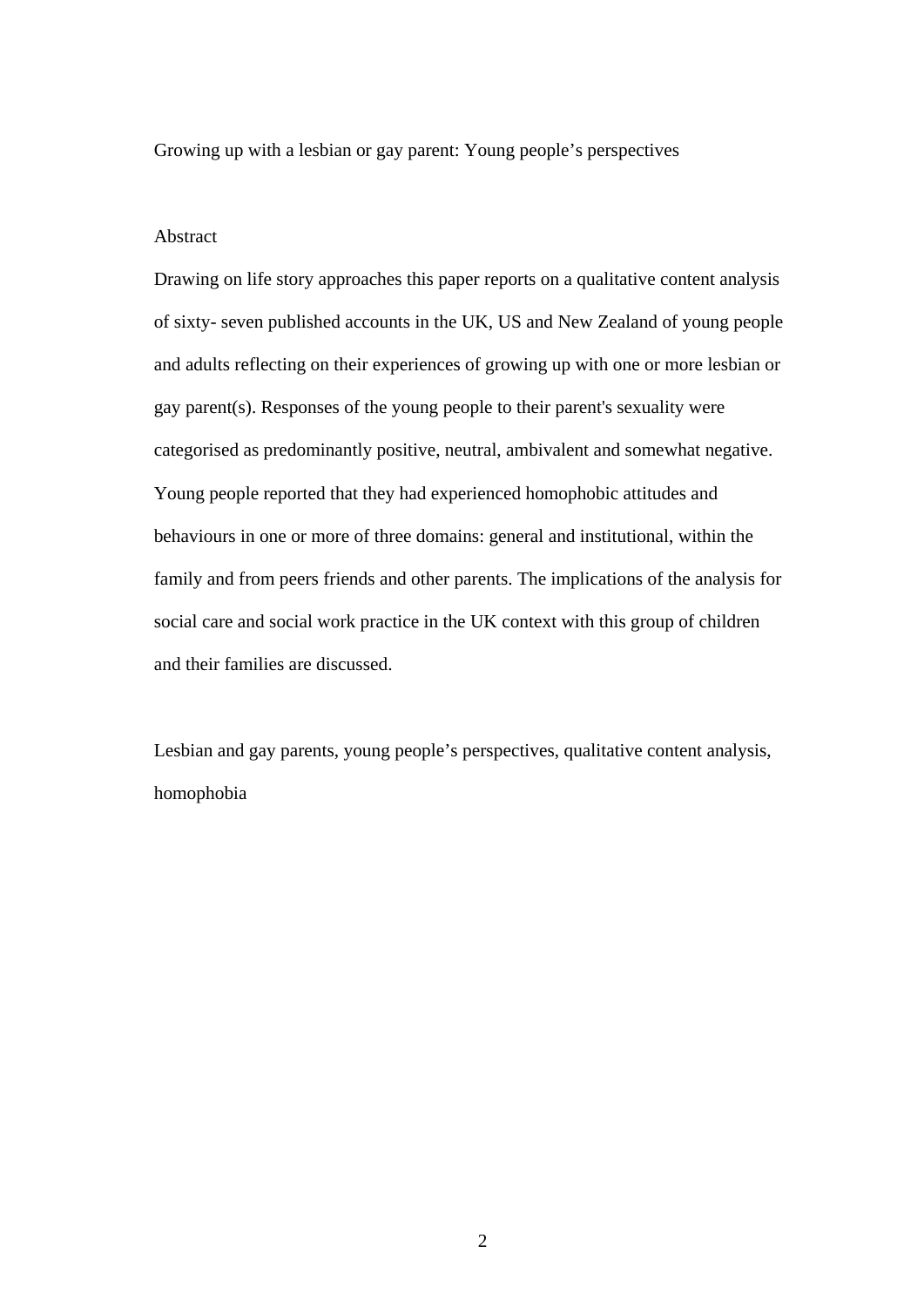Growing up with a lesbian or gay parent: Young people's perspectives

### **Introduction**

 This article presents a qualitative content analysis of accounts, published in collected anthologies and magazines, by young people of having a lesbian or gay parent. It draws from life story approaches (Plummer 2001) and seeks to reflect young people's experiences from their own perspectives. It starts with the assumption that young people have rights to be heard and represented within research, policy and practice (Franklin 1995) and that they can provide unique and valuable insights about their lives (Alldred 1998, Lewis & Lindsay 2000). *The article then considers the insights that this analysis may offer to professionals working with these young people and their families, locating this within a discussion of UK policy and legislation.* 

 Estimates of the number of children in the United States who have a lesbian or gay parent range from one to thirteen million (Stacey and Bilbarz 2001, Martin 1993). The increasing visibility of such families in Western industrialised societies can be understood as part of wider social changes that show the traditional heterosexual family, headed by married parents taking specific and gendered roles, being supplemented by more 'diverse family forms with increasingly fluid and negotiated relationships' (Williams 2004:18). The gay and women's liberation movements have enabled new possibilities of 'doing family' to be envisaged and created (Weeks 2001, Weston 1997). The heterogeneity, in relation to the social differences of gender, 'race' and class of lesbians and gay men has been noted (Patterson & Chan 1997, Fish 2006). Children with lesbian and gay parents also live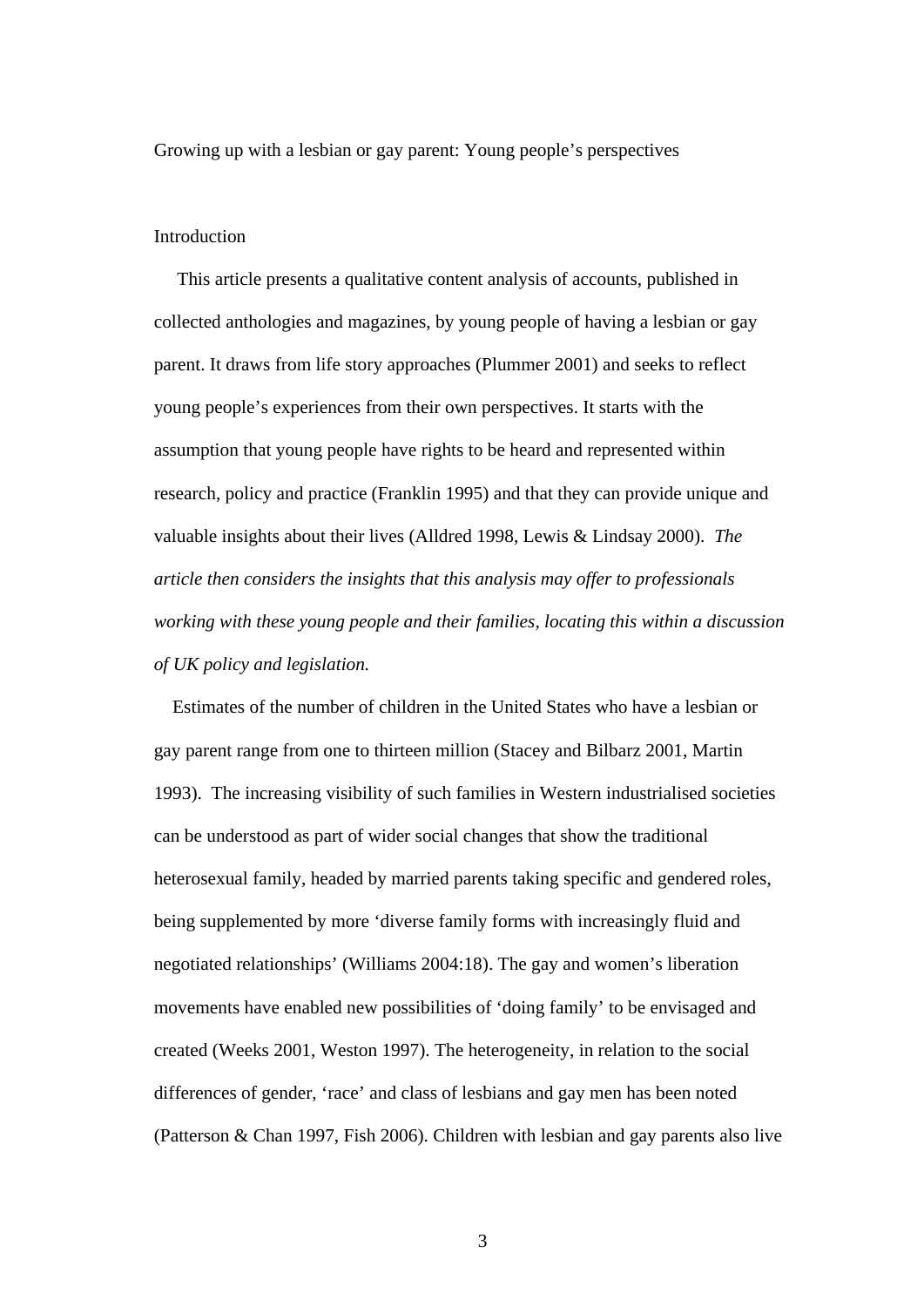in a diversity of family forms and situations. Some children were born to parents in a heterosexual relationship, with their lesbian and gay parent 'coming out' afterwards. Some are conceived by donor insemination and other methods of assisted reproduction. Others are adopted, fostered or raised by other relatives or friends.

Research into the experiences of children with lesbian and gay parents

 When lesbian and gay parents first became visible to welfare and public agencies negative beliefs about their fitness to care for children were commonplace (Rights of Women Lesbian Custody Group 1986, Lewin 1993, Patterson 1992 & 2005). These beliefs were articulated through interlinked moral, religious, legal, and political discourses in the context of custody and contact decisions and in debates about adoption and fostering, the availability of assisted reproductive technologies and sex education. These decisions and debates were typically underpinned by assumptions about the desirability of traditional heterosexual and gendered family structures and psychological functioning. For example it was argued that children raised by lesbians and gay men would have distorted gender identity, would become lesbian and gay themselves, would be socially isolated and would suffer psychological harm. Much quantitative research in this area has tested whether these beliefs are well founded (Patterson 2005). Although this body of research has been subject to some methodological criticisms and the difficulties of researching this frequently hidden population have been acknowledged, the overall direction has been consistent: the assertion that such families are innately harmful to children has not been substantiated (Golombok 2000, Patterson 1997 & 2005, Tasker 1999, Tasker and Golombok 1997).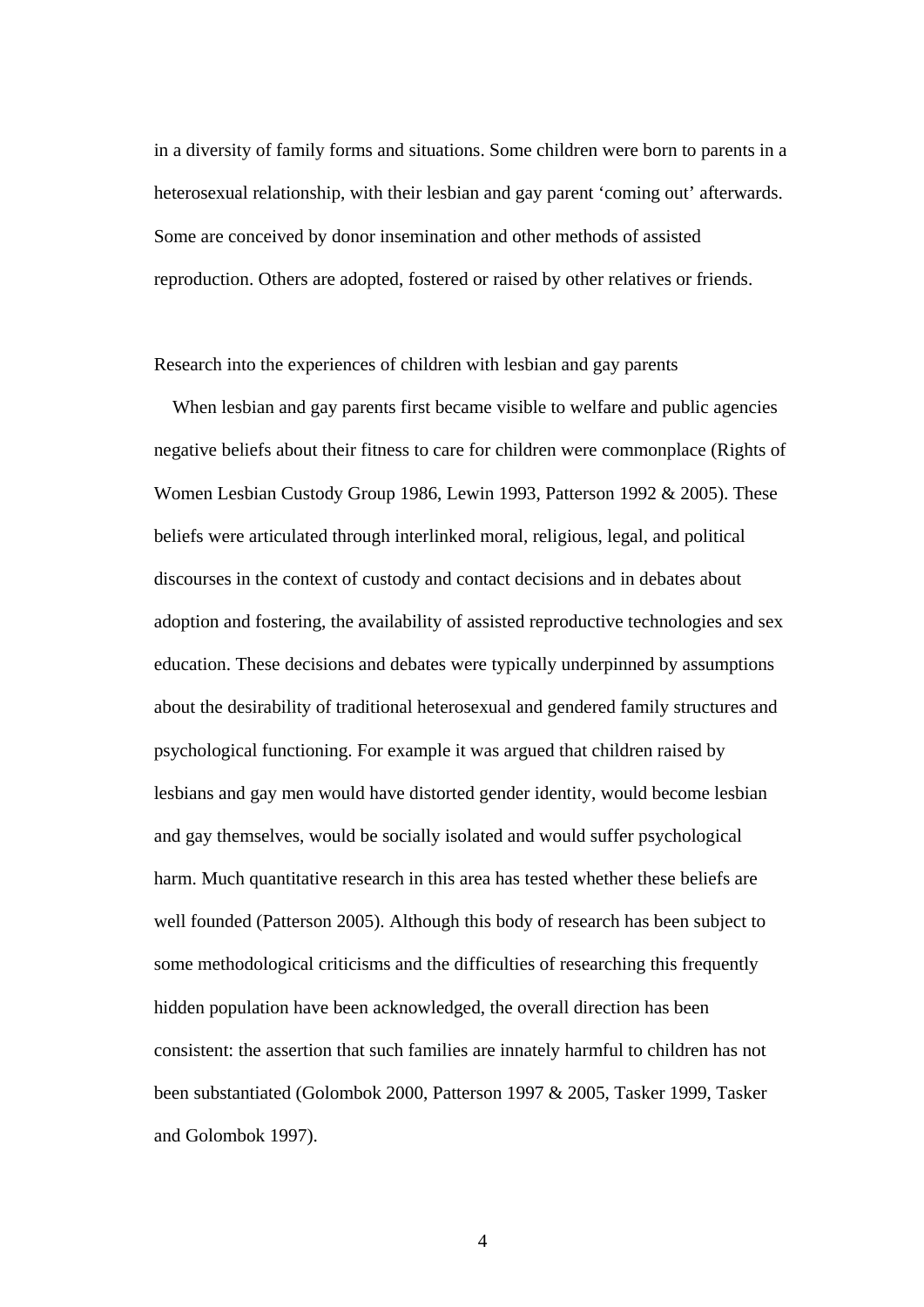*This research has been useful in combating some of the institutional discrimination against lesbian and gay parents. The UK Secretary of State made use of it in replying to a written question about the Adoption and Children Act 2002, which for the first time permitted joint adoption by unmarried (including same sex) couples, refuting the 'possible gender confusion' of children raised by lesbian and gay parents (Smith 2002). However, as this example illustrates, some underlying assumptions have remained unchallenged.* Heterosexual parenting has been taken as the norm against which other forms of parenting should be judged and measured. Deviations from 'normal' gender and sexual identities and behaviour have thus been implicitly represented as undesirable. Stacey and Biblarz (2001:176) have argued that defensiveness arising from this has obscured some real differences that have emerged in the research and claim that children of lesbian and gay parents 'appear less traditionally gender-typed and more likely to be open to homoerotic relationships' than children with heterosexual parents; positive characteristics in their view. However, Hicks (2005: 160) asserts that this approach is problematic too. He contends that conceptualising gender and sexual identity as fixed entities fundamentally misunderstands the 'very complex and social constructed sets of ideas' that he believes them to be. He calls for more qualitative, in-depth studies with lesbian and gay parents and their children in order to explore the complexity and variety of lesbian and gay life. This paper is one contribution to the small body of such literature (Lewis 1980, Bozett 1987, O'Connell 1990, Tasker and Golombok 1997, Wright 1998, Paechter, 2000) that is rooted in the young people's perspectives.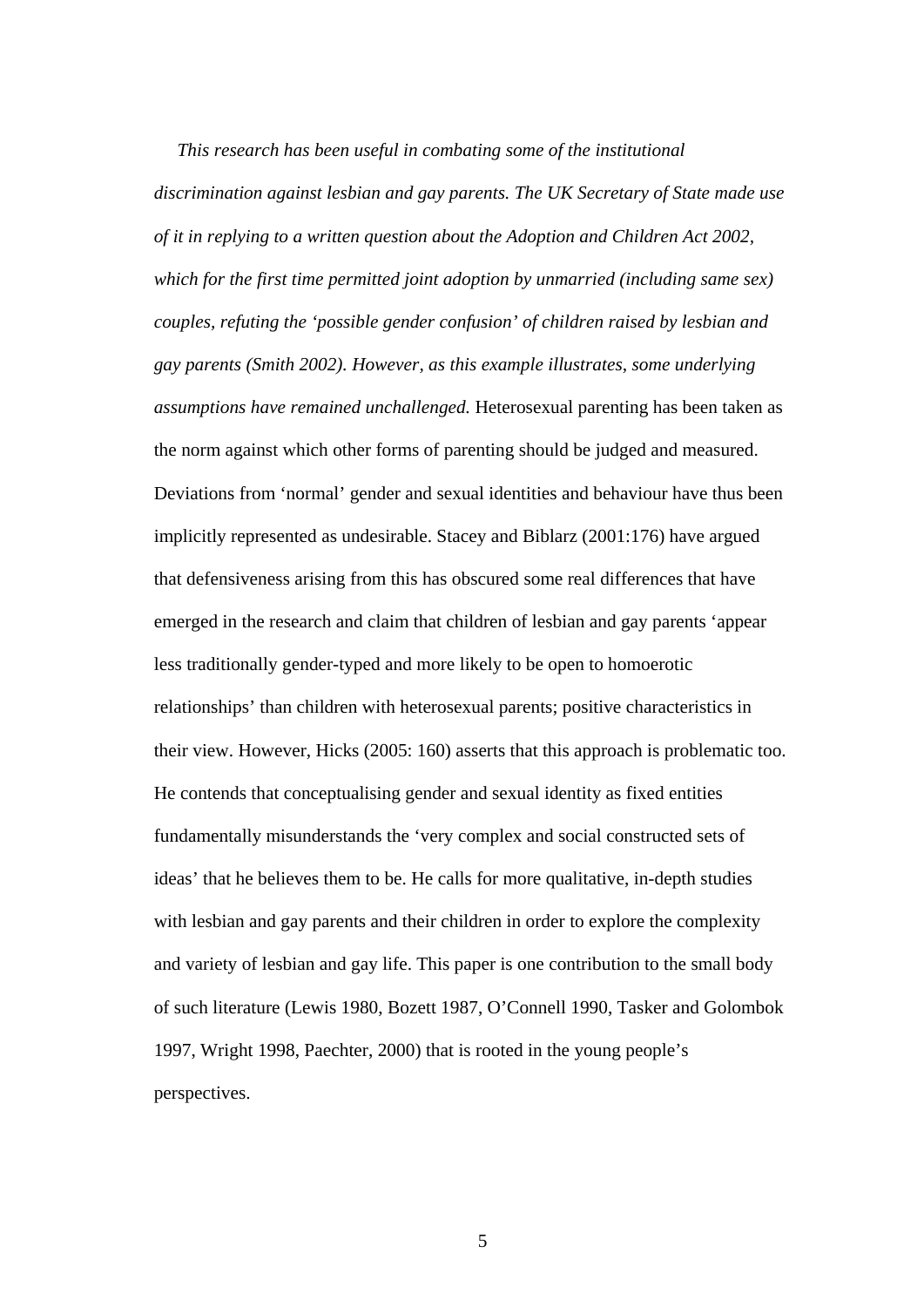Approaches to the research

 As qualitative research my interest was in the perceptions and meanings that the children themselves attributed to their experiences. It draws on feminist (Roberts, Stanley and Wise 1993) and other emancipatory (Robson 2002) research traditions. I attempted to listen to the complex ways in which the young people spoke about their experiences of their parent's sexuality. Central to these approaches is a rejection of the researcher as a neutral being discovering social 'facts'; rather knowledge is seen as changing, contestable and constructed in particular times and places. Such an approach requires us to be reflexive about the personal, emotional, political, pragmatic, ontological and epistemological influences on our sense making processes (Mauthner & Doucet 2003).

 My responses to the stories are undoubtedly influenced by my own experience of being a lesbian parent and of listening to other lesbian and gay parents and their children. I think years of considering these issues practically, emotionally and theoretically are a rich resource to draw on (Wright 1998). However I was aware of some potential drawbacks of being intimately connected with the material: that I might be reluctant to acknowledge young people's painful experiences or negative views towards their lesbian or gay parent as this would be personally threatening or might be misrepresented by those who are hostile to lesbian and gay parenting. Alternatively I might have made unwarranted assumptions about similarities of my daughter's experiences with others. Using a research diary, reflecting with others about the interpretations and looking for negative examples, were all strategies I used to enhance the value of my 'insider status' and diminish the disadvantages of this (Lasala 2000).

 $\sim$  6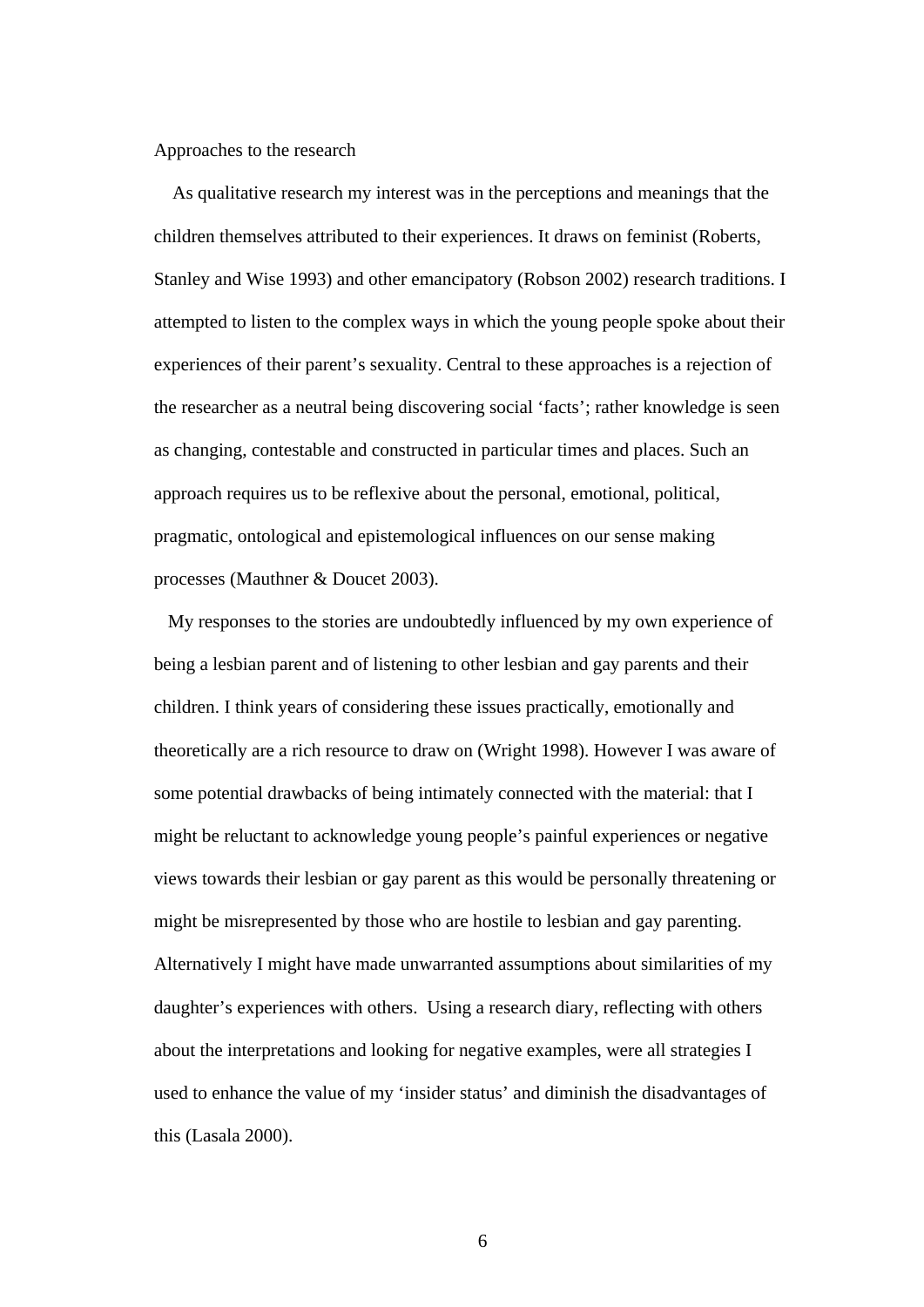### Life stories

 A life story may be understood as an individual's account of their life that sheds light on their experiences, motivations and actions and that is set in the social world. Plummer (2001) distinguishes between the long life story, a full book length account of one person's life gathered over time, with the short life story, one usually gathered in a single interview and collected in a series. These stories are in the latter category and focus on a particular issue – that of their experiences of having a lesbian or gay parent. They belong to the genre that Plummer names as the 'collective story', a genre that traces its history from slave narratives through to more recent collections of women's, lesbian and gay and other post-colonial lives. These testimonies enable people to give meaning to their lives, to affirm relationships, and to identify and counter oppression (Plummer 2001, Weeks et al 2001). The young people make clear that telling their stories involves acts of interpreting and re-interpreting the present and the past. The published account does not represent the unchanging 'truth' rather a particular version of events that they chose to share and construct with the person listening at that moment.

#### Methodology

 Content analysis describes a group of methods for systematically analysing recorded communication, including transcripts of interviews and published text (Mayring 2000). Qualitative or interpretative content analysis is used to interpret both explicit and latent meanings from texts (Reinharz 1992, Mayring 2000). Hsieh and Shannon (2005) distinguish between three types of qualitative content analysis.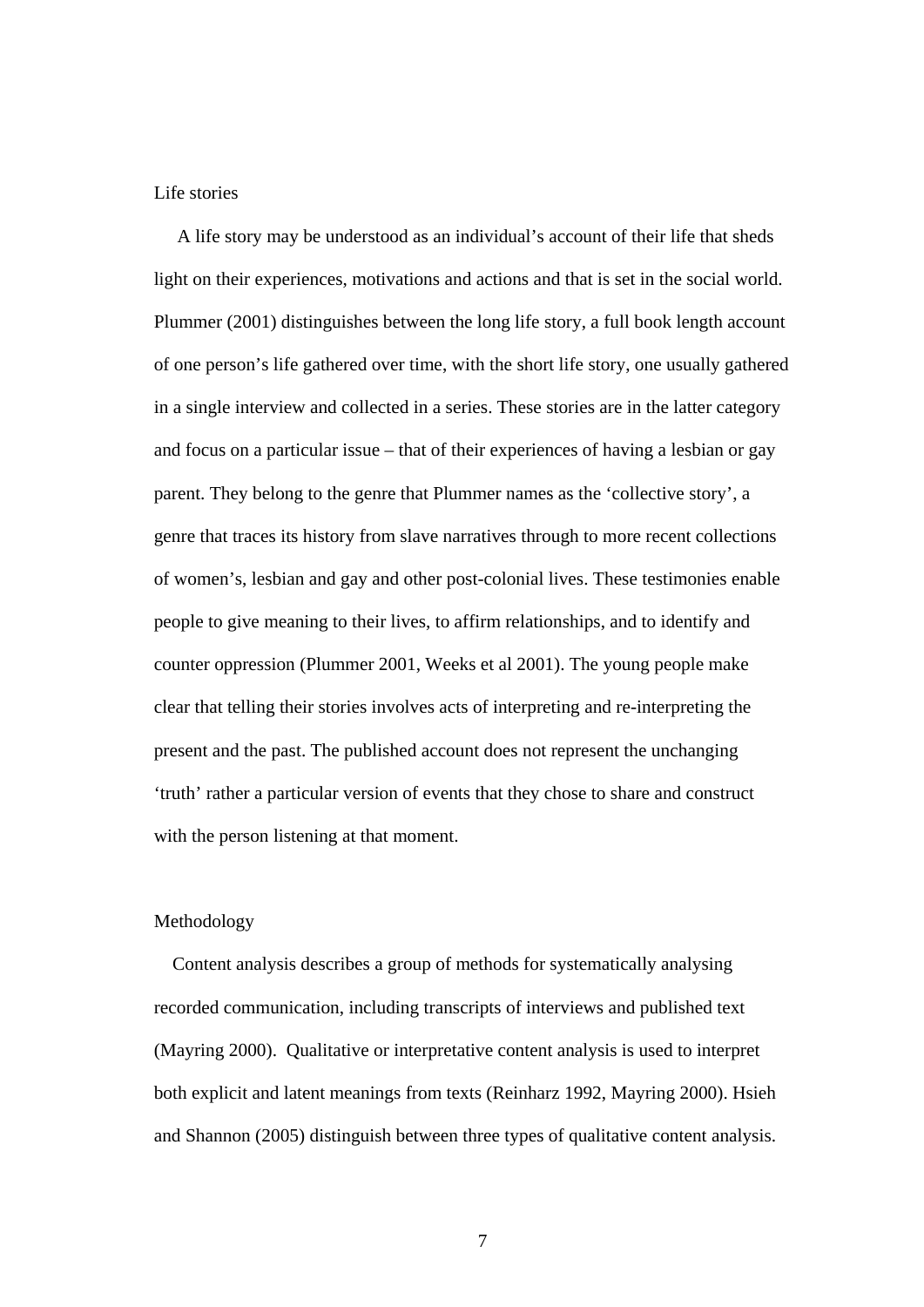Two of these were used in this analysis: conventional (akin to grounded analysis) where the codes emerge from analysis of the text itself and directed, where the codes are established beforehand through existing theory or prior research. Some initial research questions were drawn from an analysis of relevant literature, personal reflection and discussion with colleagues. *A template was developed that gathered information about the source of the story, the life circumstances of the young person and particular references to positive or negative experiences of family life. This was used to generate themes in a sample of twenty stories. As these emerged, the research questions were refined and a second template to categorise the text was devised. Key categories included emotional and attitudinal responses to their parents' sexuality, their experiences of homophobia and the factors that helped them survive this, the decision about whether to be open their family situation and the impact on the young person's identity. I then further analysed the data in these categories to identify underlying patterns.* Although this proved to be a fruitful method of analysis there was a loss in reducing these rich and often humorous, dramatic or moving accounts, so embedded in contextual meanings, to categories.

 The texts analysed consist of four anthologies of stories (Rafkin 1990, Saffron 1996, Hauschild & Rosier 1999, Snow 2004) and *three stories from a special edition including young people's perspectives in a magazine for lesbian and gay parents and* their children (Pink Parents 2003). One anthology was specifically from children with lesbian mothers, another from children who had experienced parental divorce or separation. The accounts were published in the US, the UK and New Zealand. *The texts by Rafkin, Saffron and Snow are recommended by COLAGE, a well-respected*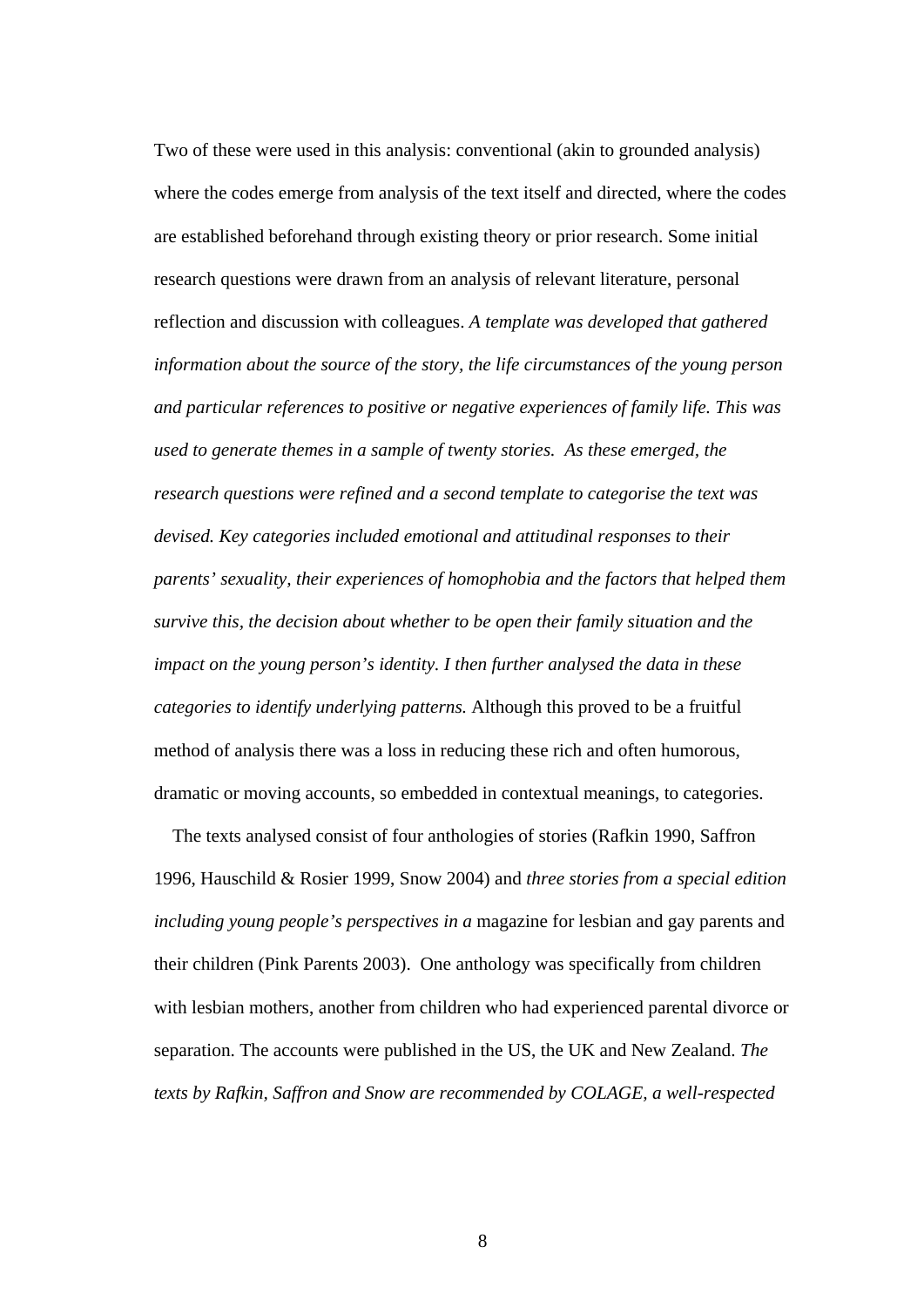*support and advocacy organisation run by and for those with lesbian and gay parents, as providing valid representations of their lives.*

 I chose only to use stories of young people aged 13 and above. Adolescence is understood to be a time of increasing awareness of sexuality and exposure to environments outside of parental control (Coleman and Hendry 1999). Older children and young adults would have had a breadth of experience and time to reflect on this. However this was not intended to discount what younger children had to say.

 Sixty-seven accounts were analysed. Of these forty-seven were from young women, twenty from men, fifty-one had a lesbian mother, nineteen a gay father and three had both. Forty-six had experienced parental separation or divorce, thirty-one reported having a significant relationship with a parent's same-sex partner, five that they were adopted or being raised by a non-biological parent and one that he had been conceived by donor insemination.

 Many of the young people did not identify themselves in terms of ethnicity and 'race'. *I suspect that many of these were white, adopting alongside many other white people, an unquestioned assumption of the normality of being white.* Four described themselves as being Black or African American and nine as having a mixed heritage, including bi-racial Black and white, Black/Greek, Hispanic/white, Chinese/white, Japanese/Irish and Maori/white. Most did not state their religious affiliation, though a significant number of the young people described themselves as Christian or as coming from a Christian background, even if they themselves were no longer practising. Two indicated they were Jewish, none that they were from another faith background.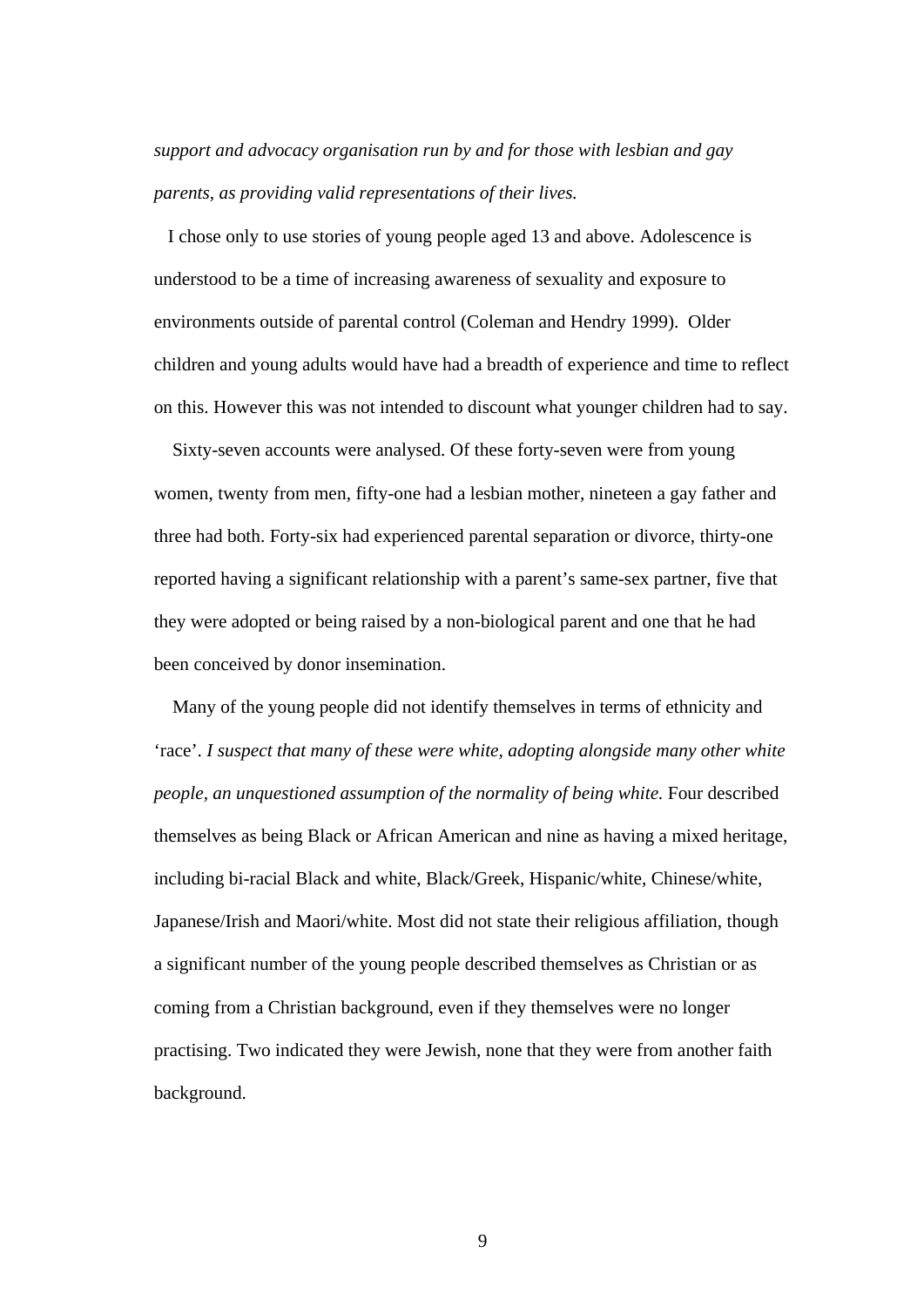There are strengths of and limitations to using these life stories. By choosing to analyse accounts that had already been published I was able to access the *varied* experiences of young people from a *diverse* range of family circumstances, backgrounds, and geographical locations. The ethical difficulties connected with interviewing children and young people were minimised as their stories were already in the public domain. These young people had already chosen to speak about their experiences and I felt that I was honouring their choice to do so. *By using these sources I was also able to draw on contacts and forms of knowledge generated by activists, practitioners and writers working with - and within - lesbian and gay communities.*

 *However it was not always possible to ascertain from these stories how the young people were recruited, the interviews conducted and their stories written up. They may not be representative of all young people with a lesbian or gay parent. Fish (2006) examines the formidable difficulties of carrying out probability sampling with*  lesbian and gay populations. Little is known about the characteristics of children *with lesbian and gay parents as a whole. In some crude ways my sample does reflect US findings that suggest lesbian women are twice as likely as gay men to have children and US and UK findings that between 10 - 14% of same sex-couples were from black or ethnic minority backgrounds (Fish 2006). These young people have elected to tell their stories and I do not know how this or other factors will have influenced what they had to say. Nonetheless recognising that these accounts may be partial does not invalidate them (Hicks 2005).* 

The young people's responses to their lesbian and gay parents' sexuality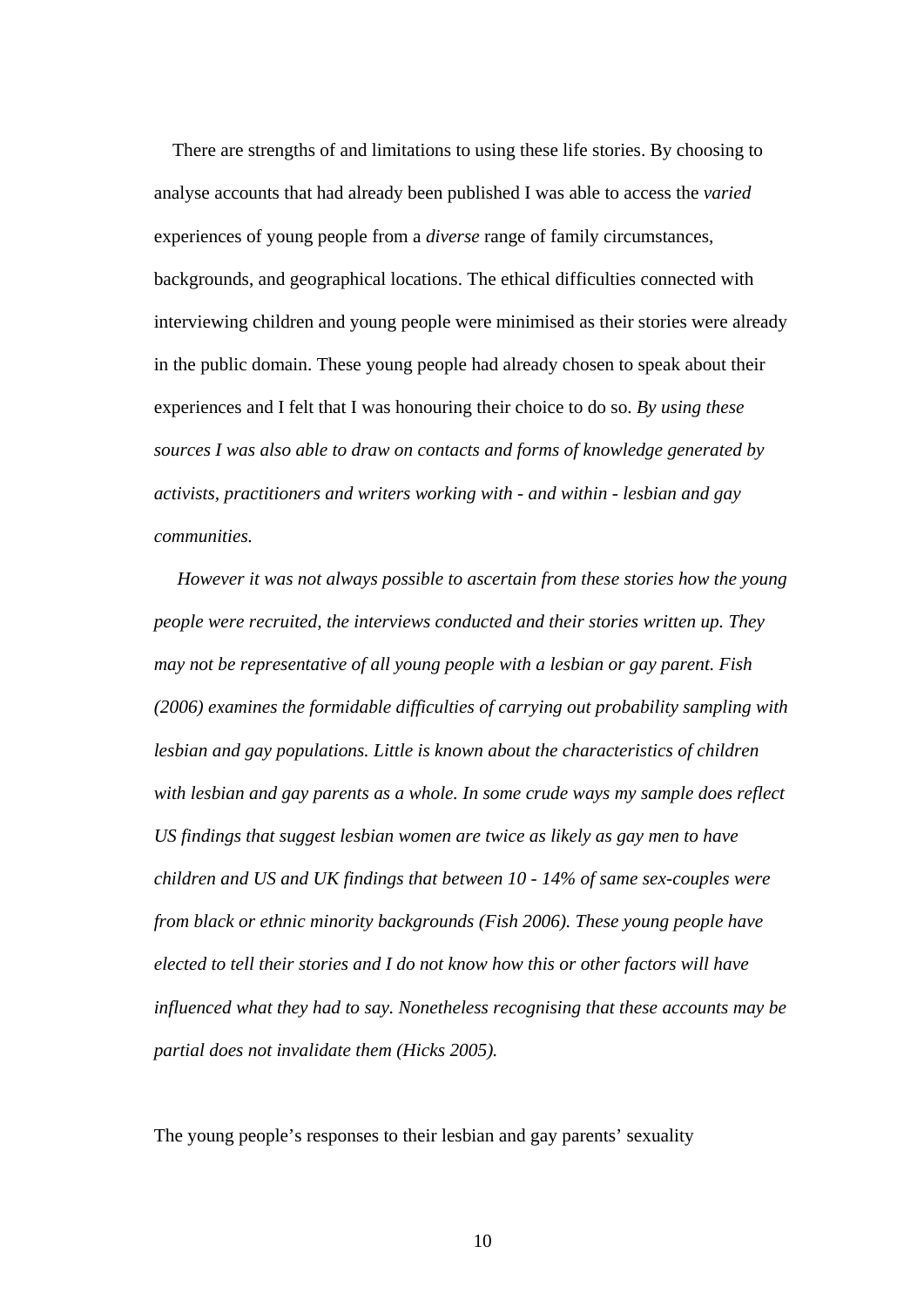These were assigned to one of four categories: predominantly positive (thirty-one accounts), neutral (six), ambivalent (twenty-seven) and somewhat negative (three). The young people themselves distinguished their views about their parents' behaviour from their views about their parents' sexuality. For example Carla described how she had been 'hurt by my mother not because she was a lesbian, but because she loved me, and herself, so badly'. Stories were also distinguished by their length, complexity and how far the young person's responses had changed over time.

 The young people in the predominately positive group reported generally positive responses to their lesbian or gay parent, to their upbringing and to their parent's sexuality. Mostly they did not express adverse reactions on learning about their parent's sexuality and, if they did, these were short lived. Although almost all of the young people identified that others' negative reactions were sometimes a problem this did not lead to major struggles or unhappiness. Fiona put it like this: 'I understood deep inside he was gay and I totally accepted it. The disadvantage is that others don't accept it.'

 Many of these young people expressed respect for their lesbian or gay parent. *Lydia says about her father: 'I think that being a gay man is what made him so incredibly wonderful.*' Some admired their courage in surviving anti-lesbian and gay prejudice. *Randi describes how 'growing up with my mother's openness about her lesbian lifestyle has encouraged me to become an open, honest and broad-minded person.* Others felt their parents had an enhanced ability to empathise with others, including their children. This resonates with Tasker and Golombok's (1997) findings that over one third of the young people they interviewed expressed pride in their lesbian mother. Many found their parents easy to talk to, sometimes like Rosie,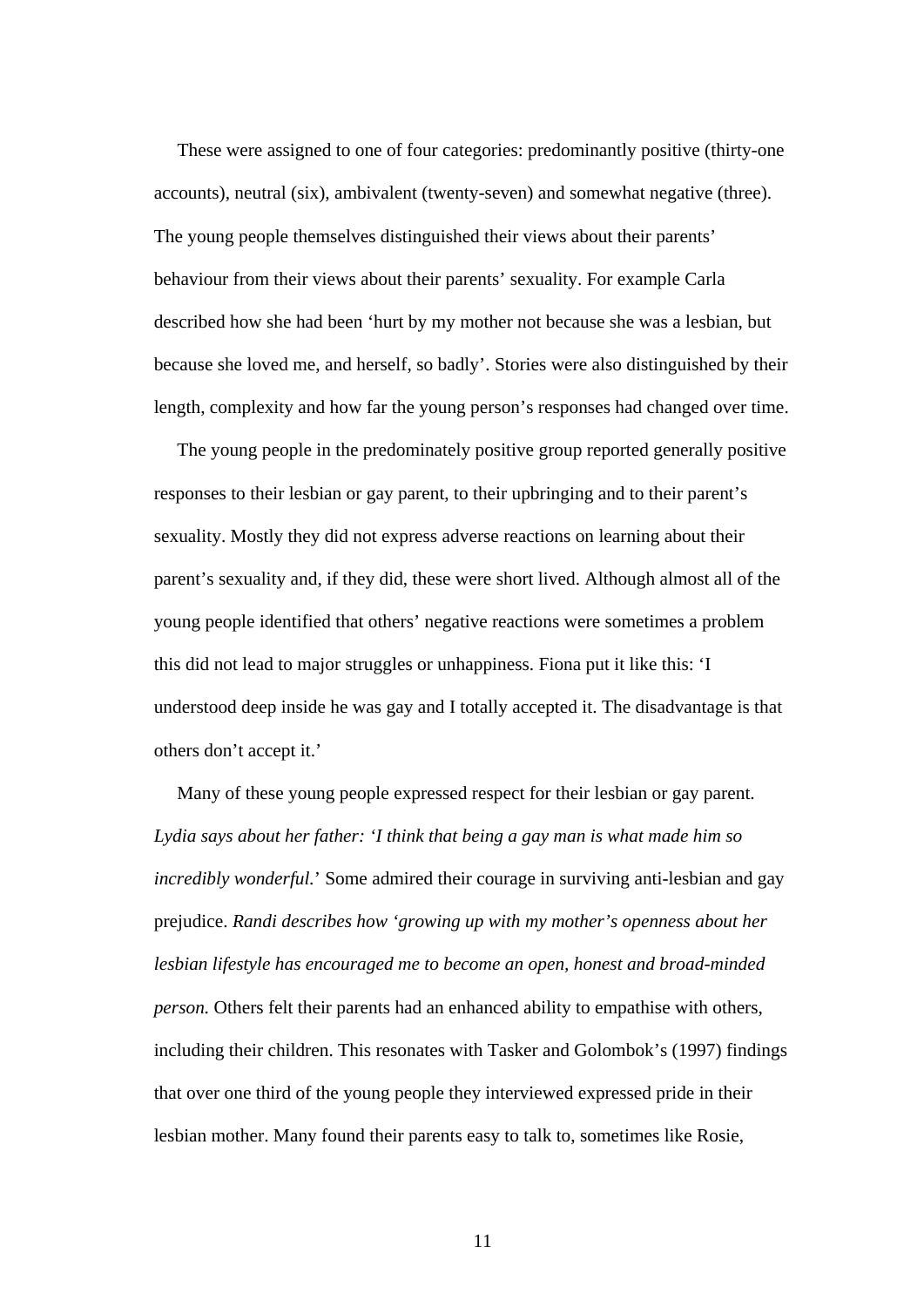comparing their families favourably to straight families that seemed 'repressed, not able to talk to each other'. Others, particularly those who had been raised always knowing about their parents' sexuality, were puzzled by other people's lack of familiarity with or antagonism to what was, for them, a normal family situation.

 Some felt that their notions of family were different to children from heterosexual families and had gained extra parent(s) through their parents' lesbian and gay relationships. Many of the young people in this group expressed positive attitudes towards the lesbian and gay communities they had grown up in: they valued having an extended group of carers, found the lesbian and gay culture they had experienced to be fun, and appreciated the radical perspectives they had been exposed to. *What Adam valued most was 'the exposure to different types of people.'* 

 Although some people in this group did report painful experiences within their family that arose from their parent's disclosure – for example their parents' divorce – because this had been handled well it did not leave them with lasting feelings of distress. Lydia described how she had learned from her mother that loving her (gay) father meant 'letting people be who they are, letting them go, even if that involves loss.'

 The 'neutral' accounts were characterised by phrases such as 'it didn't bother me'. Their accounts were brief. They were distinguished from the first group in that they did not identify positive advantages of being raised by a lesbian or gay parent but neither did they identify disadvantages. These young people saw their parent's sexuality as not affecting them strongly; it was their parent's business and had had little impact on their life.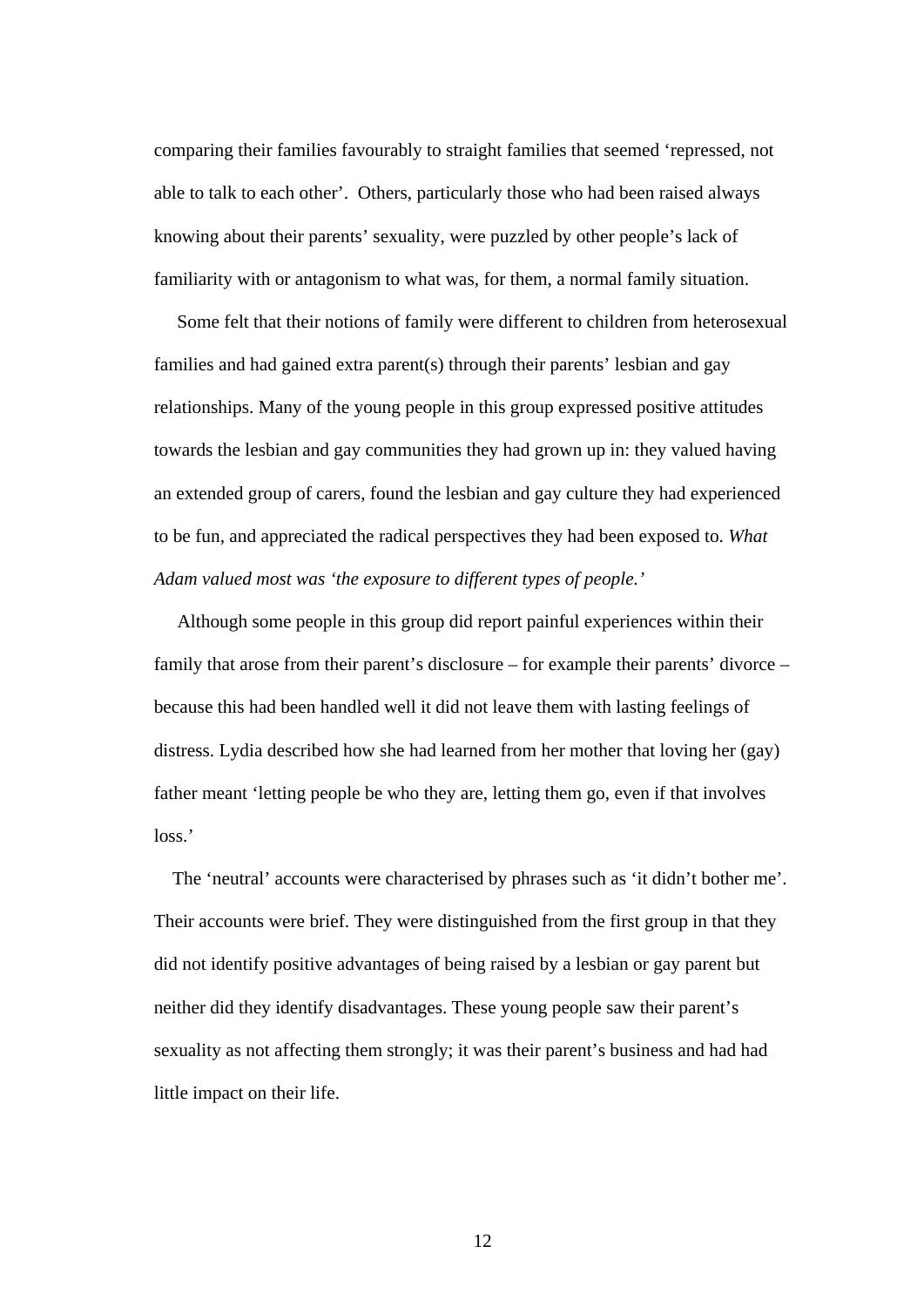The 'ambivalent' young people expressed contradictory feelings. Typically they represented their story as a journey with their reactions changing over time. Generally their accounts were longer; many gave the impression that they had struggled with some difficult issues throughout their life. They described a range of complex family situations. Like the predominantly positive group the ambivalent group identified many positive features of the care they received from their lesbian and gay parent, however these were combined with feelings of anger or distress that lasted some time.

 Many young people described the characteristic emotional reactions to loss and change that have been identified in the literature (Marris 1991, Sugarman 1986). This was particularly true when the parent's disclosure had heralded an announcement that their parents were separating.

*Renee describes her reaction to her mother's disclosure like this: 'I told her it wasn't normal. I felt angry, but I was more shocked; I just had a hard time believing it. I thought that maybe it was a phase and that it would pass. Then I thought, "Now I won't be normal".'*

 For some the level of anti-lesbian and gay prejudice they had experienced was so devastating or extreme, that despite positive feelings toward their parents, negative experiences dominated their narratives. For those who had always been raised with lesbian or gay people, the gradual realisation that the rest of the world did not perceive their families in a positive way was distressing. Carey recounts how at one point in her life she began rebelling against her mother, *'like many teenagers do – but in another way as well. I began rejecting her identity as a lesbian – I wanted nothing to do with it.'*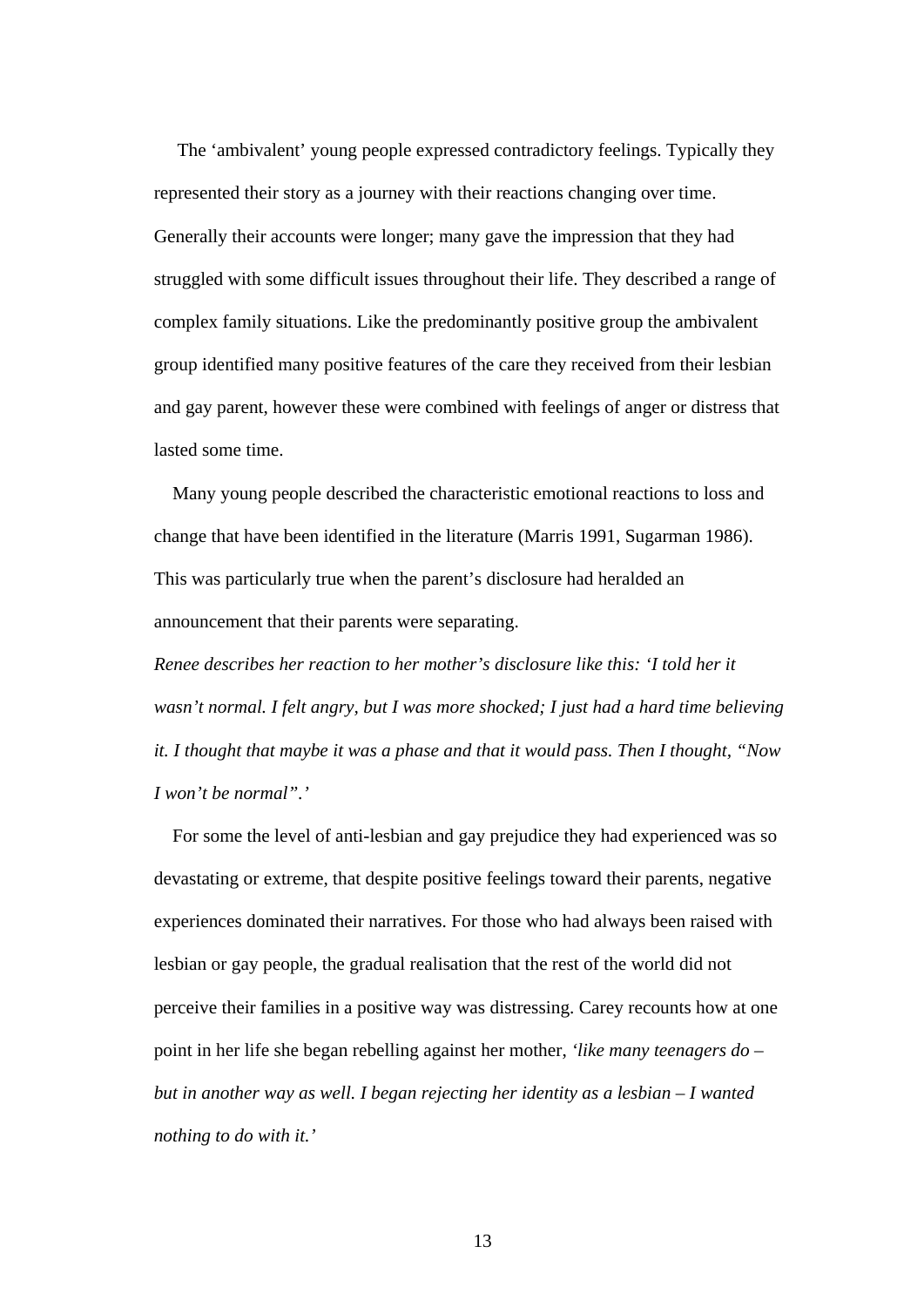Some identified ambivalent feelings about the lesbian or gay communities they knew. As well as the positive features identified by the first group they identified some negative ones. A few boys reported that they had heard unpleasant comments from some lesbians about their sex or felt excluded from some parts of the lesbian community. Some girls identified a contradiction in their upbringing; on the one hand they were being raised to challenge societal norms but within the lesbian feminist community there seemed to be other norms, which were also difficult to challenge. *Erin felt that: 'lately he (his dad) only wants to talk about gay stuff and he's been a little self-absorbed.'*

 Of the three that were categorised as somewhat negative none identified positive advantages of being raised by lesbians or gay men and the young people focused on the difficulties that their parent's choices and behaviours had made for them. Two felt critical of their mother for having chosen an unstable and at times abusive partner. Another described a very neglectful mother who was unavailable to him emotionally and physically. Hence he was left vulnerable to abuse by (heterosexual) men. His was the only account (of all 67) that spoke negatively of meeting other children who had a lesbian or gay parent. However none of this group condemned their parents' sexuality per se. As Michael puts it: *'Though my mother was a lesbian, her lesbianism had nothing to do with the way she raised me. She wasn't there for me when I needed discipline or parental support … lesbianism was the excuse … but not the cause.'*

Experiences of prejudice and negative treatment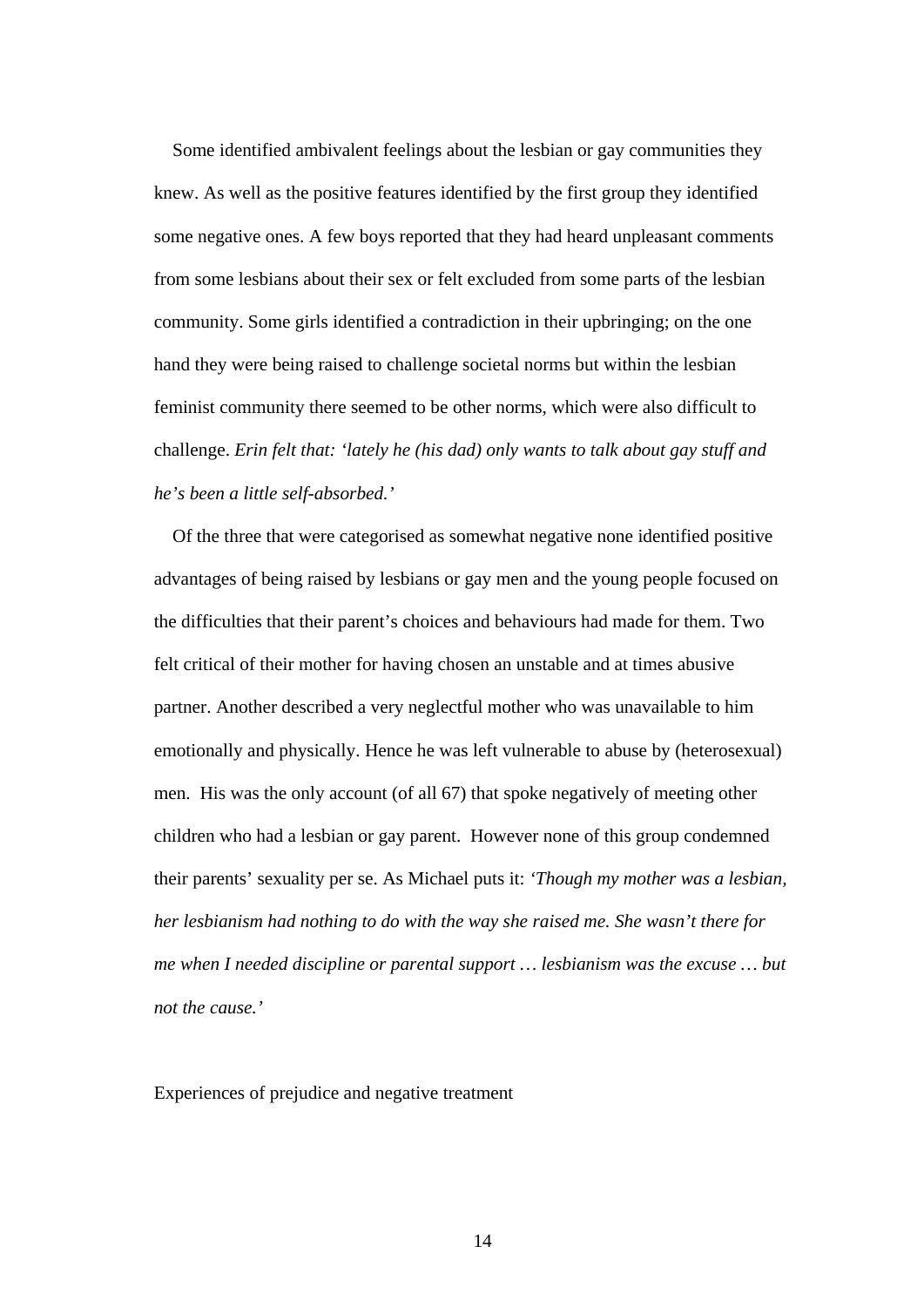What came over most strongly in the young people's accounts was that they identified that the problems they experienced with having a lesbian or gay parent arose almost entirely from other people's negative views about lesbian and gay people. Fifty-nine young people gave instances in one or more of three domains: the general or institutional, the family, and peers or friends. Only four young people stated that homophobic attitudes had not been a significant problem for them.

 The general or institutional domain refers to the young people's experiences of living in a society where derogatory attitudes or institutional discrimination towards lesbian and gay people was routine. *As Chris puts it 'no matter how okay you are with it, here's always going to be someone who will dislike you because of it'*. Wright (1998), drawing an analogy with work by McAdoo (1997) on the stress faced by black families from racism, describes this as 'extreme mundane' stress from living in a heterosexual supremacist environment. Sometimes this stress involved particular incidents: receiving threatening phone calls, being thrown out of public places, being removed against their will from their lesbian or gay parent's care, their relationship with a lesbian or gay parent being obstructed or invalidated, or their parent losing their job. Frequently it arose from the widespread use of words associated with lesbian and gay sexuality as an insult, homophobic jokes, disparaging comments about individuals and from general anti-lesbian and gay sentiments voiced in the media and in the environments they lived in. Others experienced acute anxieties for the welfare of their parents, fearing that they might be victims of violence or other forms of homophobic prejudice such as losing their job. Others felt awkward about explaining their family circumstances and feared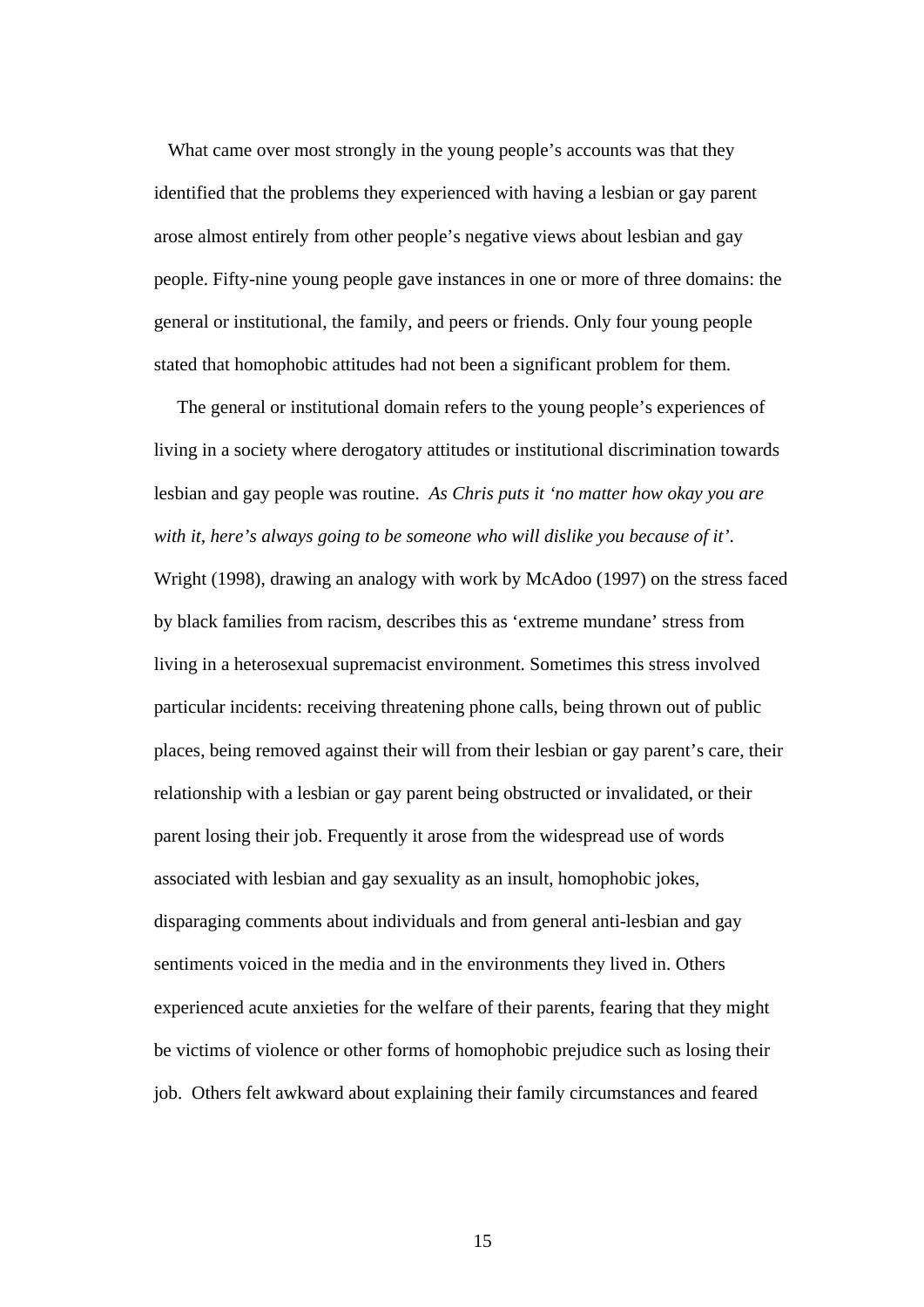other people's anticipated – and sometimes real - hostile, embarrassed or confused reactions.

 Several young people gave instances of where judges and court welfare officers made judgments based on homophobic stereotypes. Lewin (1993) reports how lesbian mothers often used strategies of appeasement in relation to their ex-partners: for example by not applying for financial support, not challenging unacceptable behaviour or by hiding their sexuality. This was present in many of these young people's accounts. Although the young people sometimes had positive experiences of welfare professionals others had negative ones, for instance one disabled young person spoke of how his school 'helper' told him that lesbians were disgusting. Another spoke about how his social worker had presumed that his difficulties related to his lesbian parents not to the abuse he had experienced from his stepfather.

 For some the hardest thing they had to contend with was their parent's own internalised homophobia. The stress of having to live with secrecy or being 'protected' from the truth was experienced as profoundly damaging. *For one young man this lasted up until his father's death. "My father, I'm 90% certain, died of an AIDs-related illness …He couldn't even be honest about what he eventually died of."*

 Many young people reported homophobic behaviours from a heterosexual parent, step- parent or other member of their extended family. These included rejection, unpleasant comments, the use of religion as a weapon, and actual or threatened use of the court welfare system to limit contact or challenge custody. Frequently they occurred in the context of a custody or contact dispute. One described her father trying to snatch her and the consequent devastating effects on her own and her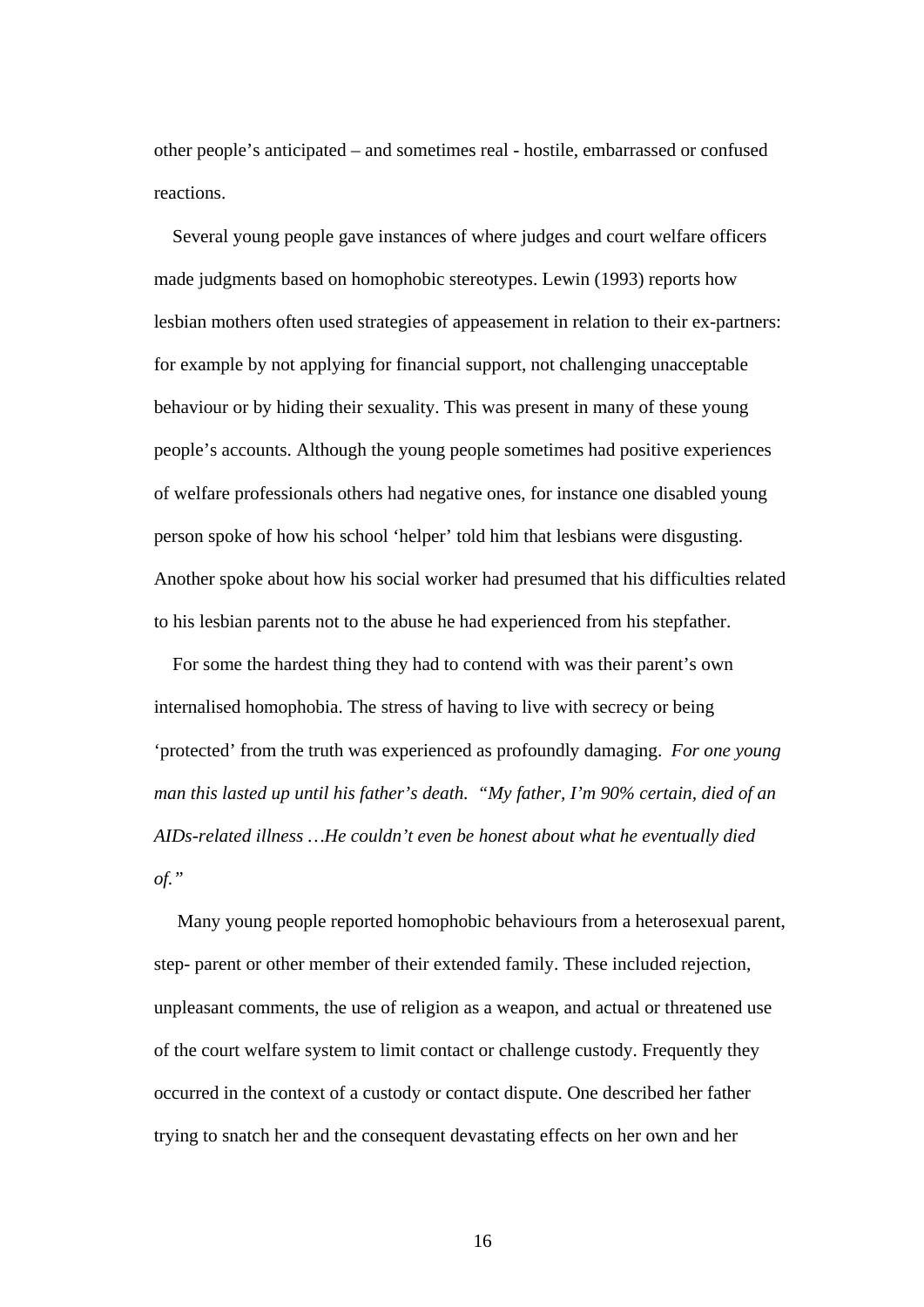mother's sense of security. *Michael reported that: "My mother would say, "Of course you can love your father, even though he is a sinner and will go to hell." As I look back I think that the message messed me up more than my dad being gay."* 

 Many children of divorced parents have to negotiate hostility, blame and anger. However in these situations their parents used the power they had from being heterosexual. What the young people seemed to be saying was that the pain of living with conflict between parents and within the extended family was intensified by homophobia. The young people identified that this was damaging both to their relationship with the lesbian and gay parent and, ultimately, with their heterosexual parent.

 Nearly half of the young people said that they had heard homophobic comments or experienced homophobic abuse, either verbal or physical, from other children at school or, occasionally, from other parents. As in Bozett (1987) and the Lesbian Mother's Group (1989) many young people tried to avoid other children finding out about their parent's sexuality. If this did happen some did lose friends or found that friends betrayed their confidence, and this was particularly painful when it happened, however others found that friends did not reject them. In some instances the young person himself or herself was also called 'fag' or a 'lezzy' or was accused of having AIDS. Some believed that if they were seen to 'stick up' for lesbian or gay people this would arouse suspicion. This prevented alliances being made between children of lesbian and gay people and young lesbian and gay people. A few described serious physical abuse and other forms of physical harassment from peers. Like Garner (2005), young people sometimes spoke about not telling their parents about the abuse they were experiencing, one said 'I learnt that people could and would be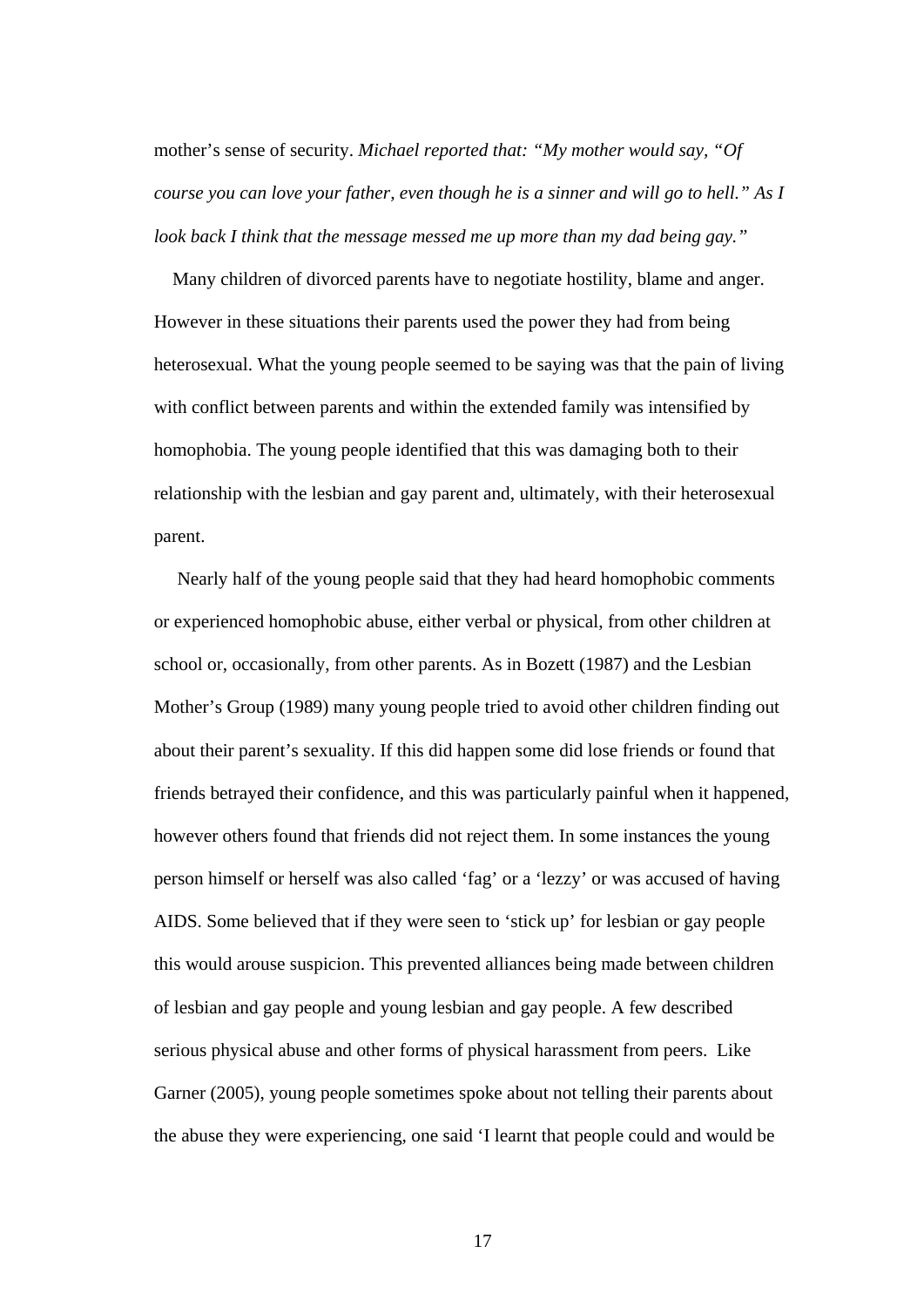cruel. I had to learn to protect my mother and myself from the harsh reality of the world's prejudice'.

# Summary

 These findings both converge and diverge with previous research. They converge in the conclusion that children themselves do not feel they are damaged by having a lesbian or gay parent. Although they speak of many different experiences and different responses, both positive and negative, fundamentally what these young people communicated was that a parent's sexuality does not determine parenting ability. Even Michael who reported much continuing anger and distress at the enduring consequences of the poor parenting he received did not attribute this directly to his mother's sexuality.

 However this study converges from much quantitative literature in the emphasis that the young people put on experiences of homophobia, as in Wright (1998). As I argued earlier, many such studies have compared children with a lesbian and gay parent with children with heterosexual parents. Their starting point was not the perspective of the young people themselves. This inevitably meant that experiences specific to children with a lesbian and gay parent were unlikely to emerge. Researchers conceptualised the discriminatory experiences described by these young people as 'bullying'. However there are two main difficulties with this. Firstly, the notion of bullying does not fully encompass the range of different experiences in the different domains that these young people described. Secondly, it suggests that the problem is located on an individual level, not in social, cultural and institutional attitudes and behaviours. For example, when Tasker and Golombok (1997:150)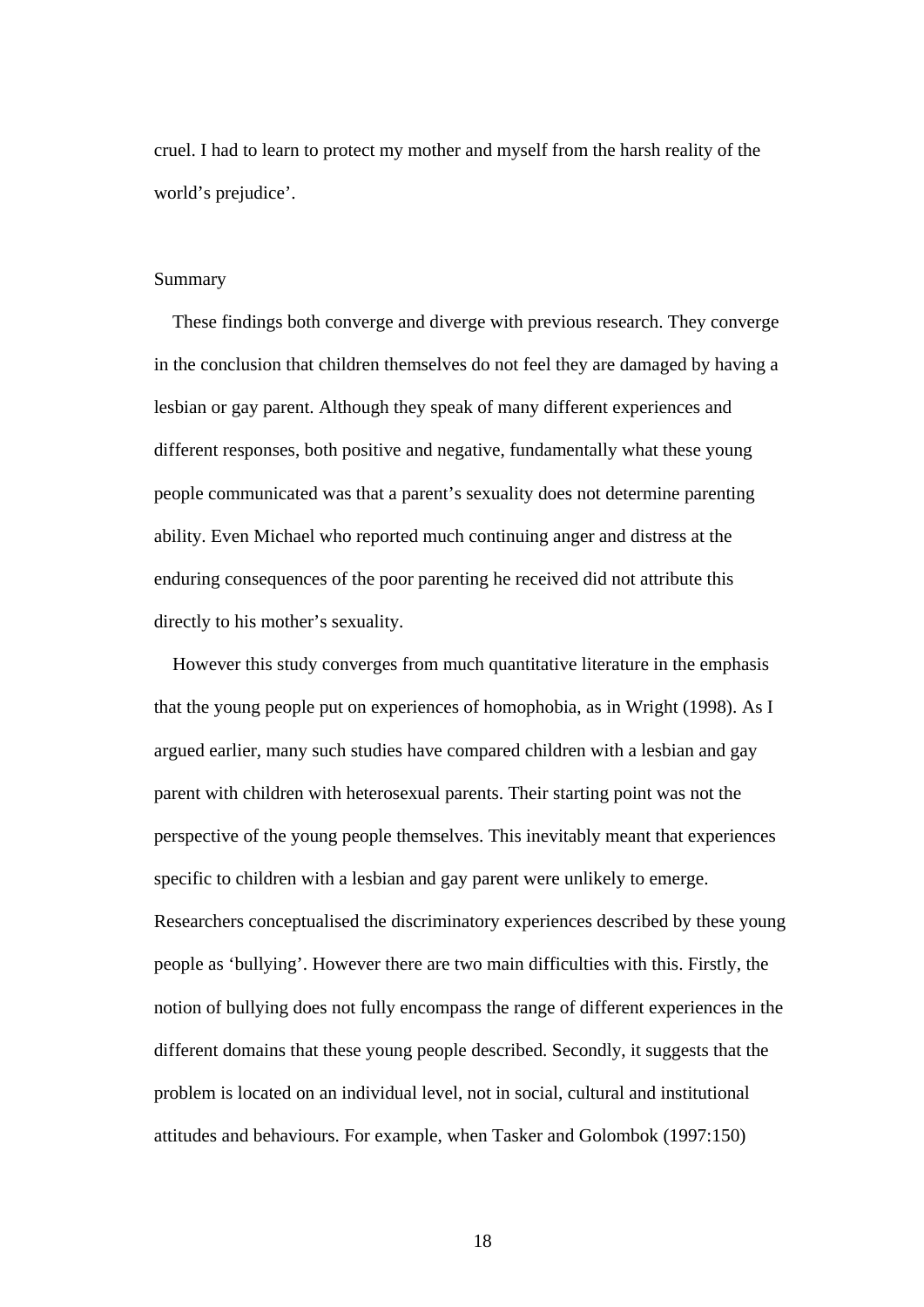conclude that 'fear of peer group stigmatisation and the experience of being bullied or teased are central elements in how children feel about growing up in lesbian mother family', they do not consider the homophobic environment that creates these fears.

 Two situations made it particularly difficult for the young people to manage living in a homophobic environment. Firstly, when a heterosexual parent used homophobia to attack the lesbian or gay parent and secondly, as in Lewis (1980) and the Lesbian Mothers' Group (1989), when the young person was isolated from others in a similar situation. The study lends support to the view that children are best able to deal with homophobia or negative reactions from others when their parents are open with them about their sexuality (Lott- Whitehead & Tulley, 1992, Patterson 1992). Though responses were not always negative the young people were also clear that they want to decide when and how information about their family life is made public. Many reported that when support from adults was available and they knew other children in the same situation they were more able to deal with negative experiences.

# Implications for practice in the UK

 *These children's accounts come from the US, New Zealand as well as the UK. While there are undoubtedly local and national differences between children's experiences in these different countries some clear over-arching themes emerged in the analysis.* Except for Brown's (1998) classic social work text on working with lesbians and gay men the needs of this group of children have rarely been addressed in the *British* social work and social care literature. For example, a recent text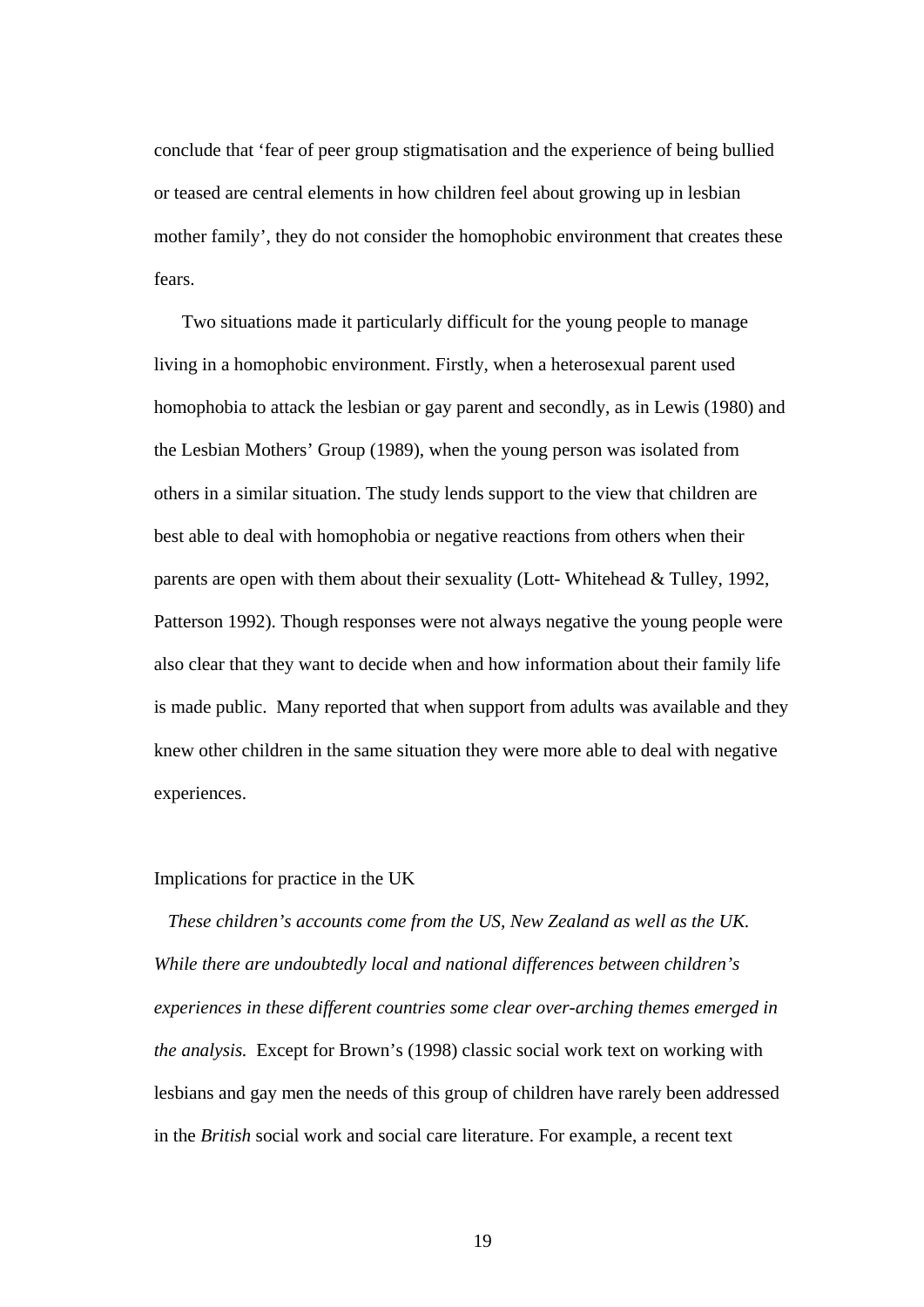(Featherstone 2004) on family support from a feminist perspective does not acknowledge their existence. Firstly child welfare agencies need to identify children with lesbian and gay parents that are using their services and to evaluate the appropriateness of these services. In developing non-stigmatising services the complexities of children and young people's decision making around being open about their family situation needs to be sensitively acknowledged. This study points to the need for practitioners to understand the varied responses that young people have to their lesbian and gay parents and the factors that interact to influence this. It is vital to appreciate the profoundly harmful effects that homophobic discrimination can have on children and young people raised in such families. It is, however, important not to assume that any difficulties that children are experiencing must be related to their parent's sexuality. Young people and their lesbian and gay parents have developed strategies and resources to support each other (Saffron 1996, Wright 1998); services can usefully learn from and build on these. *Our assessments and interventions need to challenge heteronormative assumptions; these children frequently describe relationships that demonstrate the transformation of intimacies (Giddens 1992) in post-familial families (Beck-Gernstein 1998) scholars have discussed.*

 *In England and Wales, as part of the changes in Children's Services brought about across the UK in the Children Act 2004, the initiative "Every Child Matters" aims to promote an integrated response of all agencies providing services to children and their families. Two key desired outcomes of this initiative are helping children and young people to 'stay safe' and 'enjoy and achieve'. The views of children young people are intended to be central to this.* This research suggests that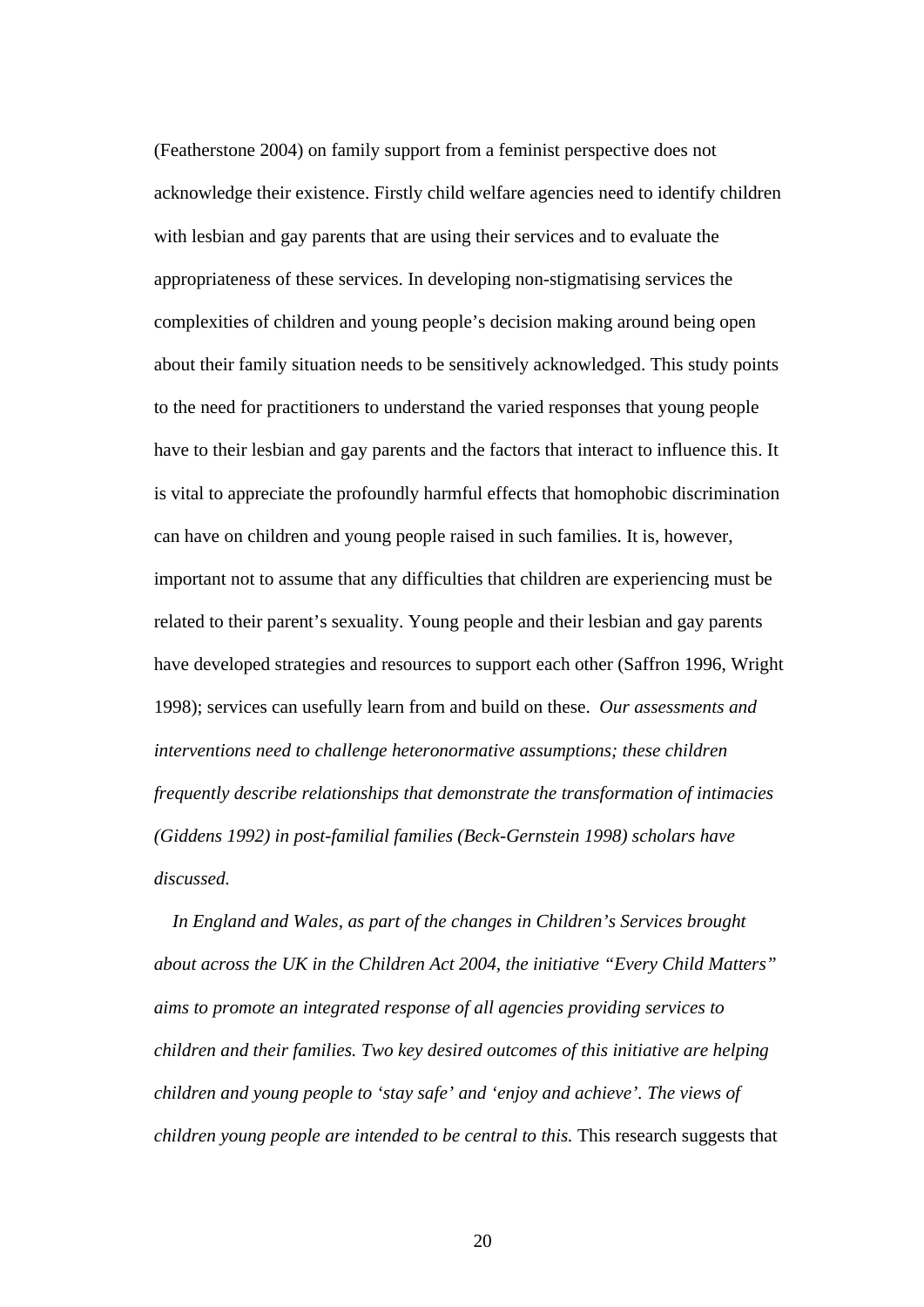unless homophobic practices in institutions, families and communities are combated we are not supporting children and young people with a lesbian and gay parent to achieve these outcomes. The new Safeguarding Boards (statutory multi-disciplinary bodies charged with responsibilities for protecting children) have a real opportunity to create holistic responses to all forms of mistreatment of children based on discrimination.

#### Concluding thoughts

 *Three landmark pieces of legislation in the UK have brought recognition to lesbian and gay people and their families: the civil partnership legislation (2005) that confers similar rights and responsibilities of marriage to lesbian and gay people, the Adoption and Children Act (2002 and 2007 in Scotland) and the Equality Act (Sexual Orientation) Regulations 2007 that outlaws sexual orientation discrimination in the provision of goods and services. Increasingly courts have been persuaded that beliefs in the unsuitability of lesbian and gay people to be parents are not borne out by the research evidence. These changes have undoubtedly made families with lesbian and gay parents more visible.* It could be argued that this increasingly liberal policy framework in the UK means that we no longer need be concerned about children with lesbian and gay parents experiencing homophobic discrimination. However a number of ethnographic studies about life in UK schools (Nayak and Kehily 1997, Ali 2003, Renold 2005) paint a grim picture of routine homophobia in the children's cultures they studied. Young people themselves tell us of the importance of challenging the homophobia they experience and supporting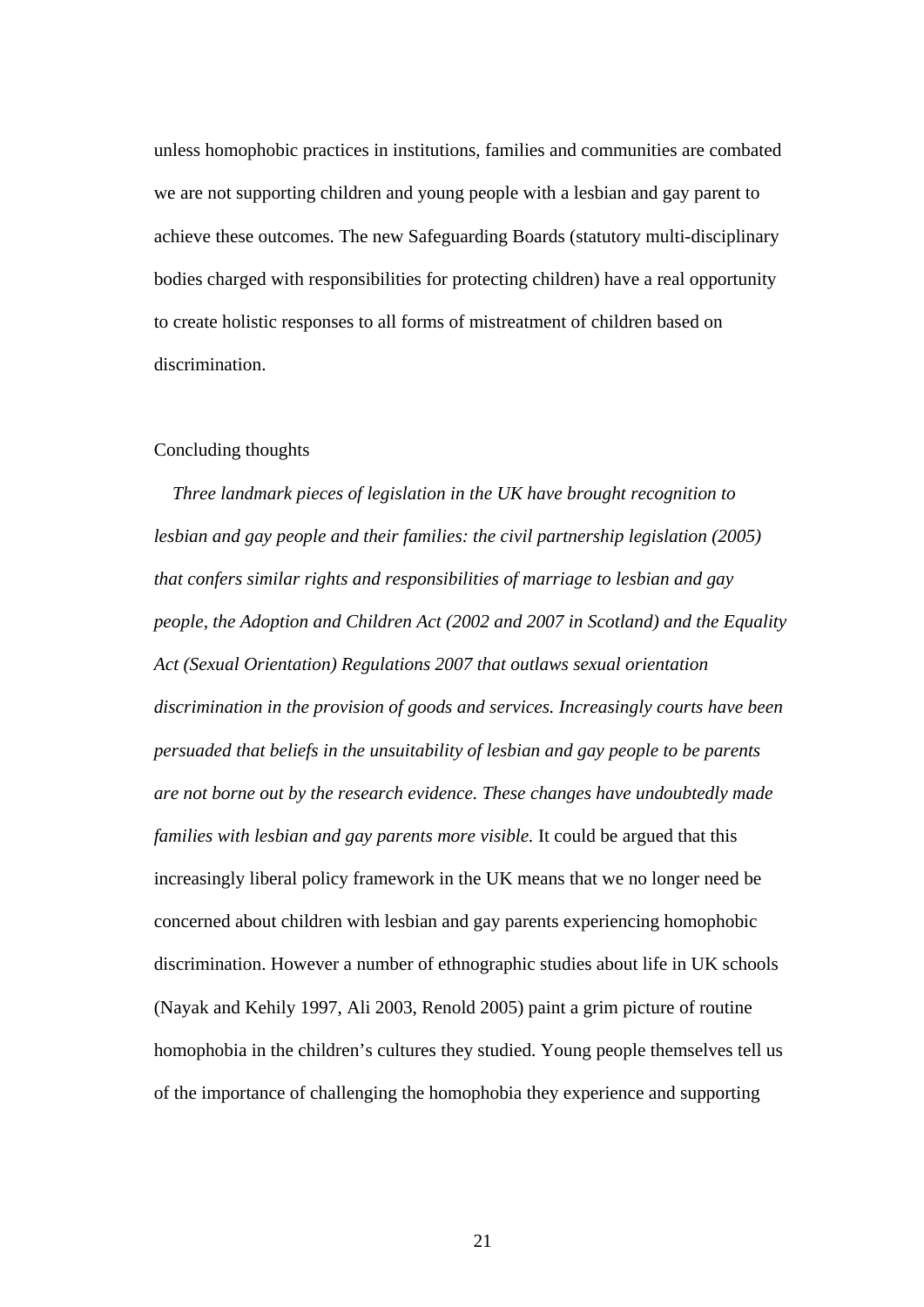policy changes that recognise and support their families. Only by doing so will we help remove the barriers they face to 'staying safe' and 'enjoying and achieving'.

# References

Ali, S. (2003) *Mixed race, post-race: gender, new ethnicities and cultural practices*. Oxford: Berg

Alldred, P. (1998) 'Ethnography and Discourse Analysis: Dilemmas in Representing the Voices of Children' pp 147-170. In J. Ribbens & R. Edwards (eds.) *Feminist Dilemmas in Qualitative Research: Public Knowledge and Private Lives.* London, Thousand Oaks, New Delhi: SAGE.

- Beck-Gernsheim (1998) 'On the Way to a Post-Familial Family: From a Community of Need to Elective Affinities.' *Theory, Culture and Society.* Vol.15 No 3, 53- 70.
- Bozett, F. (1987) Children of gay fathers. In F.W. Bozett (Ed.) *Gay and lesbian parents* (pp. 39-57). New York: Praeger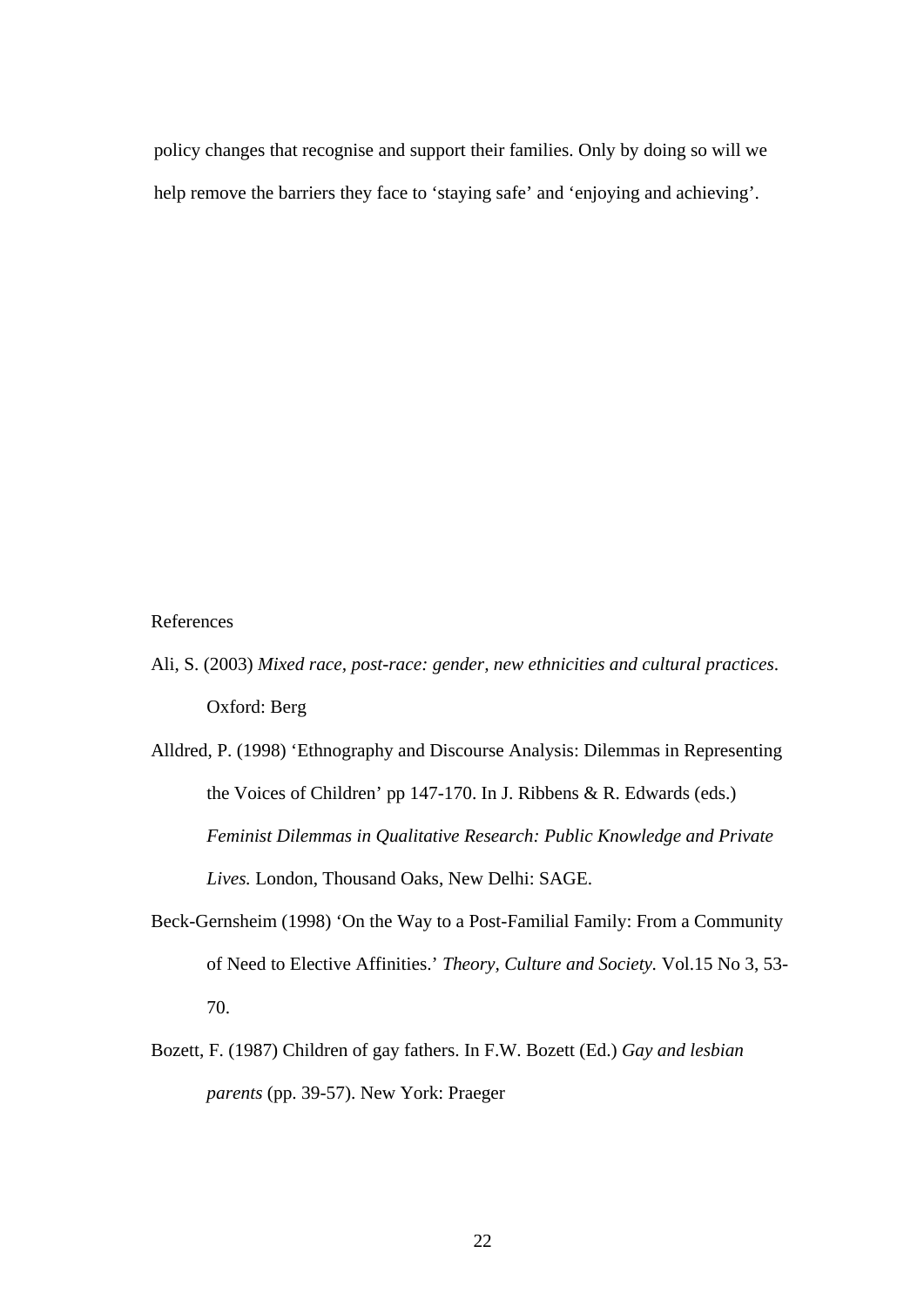- Brown, H.C. (1998) *Sexuality and Social Work: Working with Lesbians and Gay Men.* Basingstoke: Macmillan
- Coleman, J. & Hendry, B. (1999) *The Nature of Adolescence Third edition*. London, New York: Routledge
- Featherstone, B. (2004) *Family life and family support: A feminist analysis*. Basingstoke, New York: Palgrave Macmillan
- Fish, J. (2006) *Heterosexism in Health and Social Care.* Basingstoke: New York: Palgrave Macmillan
- Franklin, B. (ed) (1995) *The Handbook of Children's Rights: Comparative Policy and Practice.* London: Routledge
- Garner, A. (2005) *Families Like Mine: Children of Gay Parents Tell It Like It Is*. USA: Harper-Collins Publishers
- Giddens, A. (1992) *The transformation of intimacy: Sexuality, love and eroticism in modern societies.* Cambridge, UK: Polity Press

Golombok, S. (2000) *Parenting – What really counts?* London: Routledge

- Hauschild M. & Rosier, P. (1999) *Get used to it! Children of Lesbian and Gay Parents.* New Zealand: Spinifex Press in Association with Canterbury University Press
- Hicks, S. (2005) "Is Gay Parenting Bad for Kids? Responding to the 'Very Idea of Difference" in Research on lesbian and Gay Parents.' *Sexualities* 8(2) 153- 168
- Hsieh H. F. & Shannon, S. 'Three Approaches to Qualitative Content Analysis.' *Qualitative Health Care Research* Vol. 15(9): 1277-1288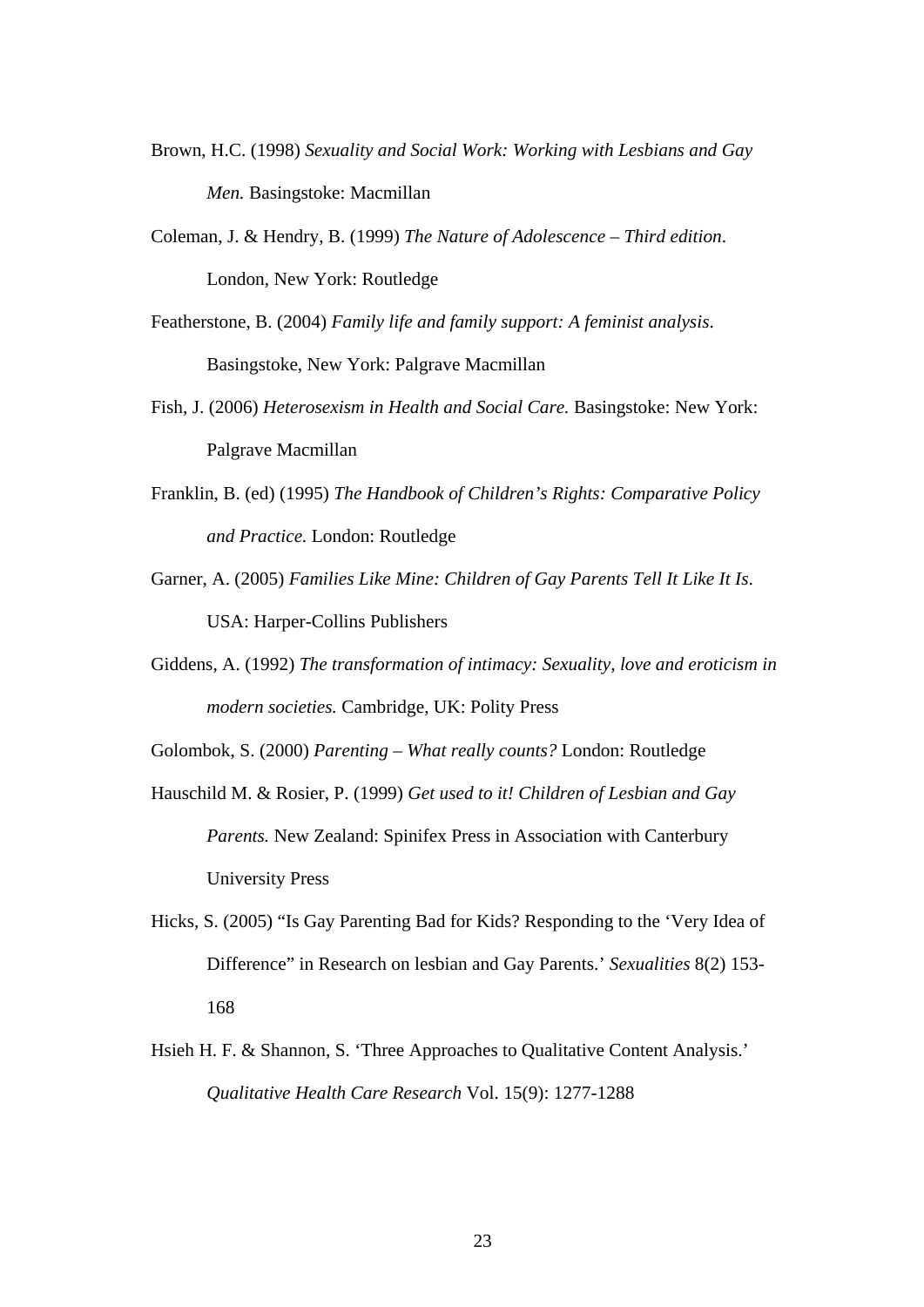- Lasala, M. (2000) When interviewing 'family' maximizing the insider advantage in the qualitative study of lesbians and gay men. *Journal of Gay and Lesbian Social Services*, 15(1) pp. 15-29.
- Lesbian Mothers' Group (1989) 'A Word Might Slip and That Would Be It' in : L. Holly (ed.) *Girls and Sexuality: Teaching and Learning* pp. 122-9. Milton Keynes, Philadelphia: Open University Press
- Lewin, E. (1993) *Lesbian Mothers: Accounts of Gender in American Culture.* New York: Cornell University Press
- Lewis, A. & Lindsay, G. (eds.) (2000) *Researching Children's Perspectives.* Buckingham & Philadelphia: Open University Press

Lewis, K. (1980) Children of lesbians: Their point of view. *Social Work* 25, 198-203

- Lott- Whitehead, L & Tulley, C. (1992) The family of lesbian mothers. *Smith College Studies in Social Work* 63, pp. 265-238
- Marris, P. (1991) 'The Social Construction of Uncertainty.' In C.M. Parkes, J. Hinde-Stevenson & P. Marris (Eds.) *Attachment across the Life Cycle* pp. 77- 90. London, New York: Routledge
- Martin, A. (1993) *The Lesbian and Gay Parenting Handbook: Creating and Raising our Families.* New York: Harper Collins
- Mauthner, N. & Doucet, A. (2003) Reflexive Accounts and Accounts of Reflexivity in Qualitative Data Analysis. Sociology Volume 37(3) pp. 413-431.

Mayring, P (2000, June). Qualitative Content Analysis (28 paragraphs). *Forum Qualitative Sozialforschung/ Forum: Qualitative Social Research (On-line Journal*) 1(2). Available at: http://qualitative-research.net/fqs-e/2-00inhalte.htm. (Accessed June 2006)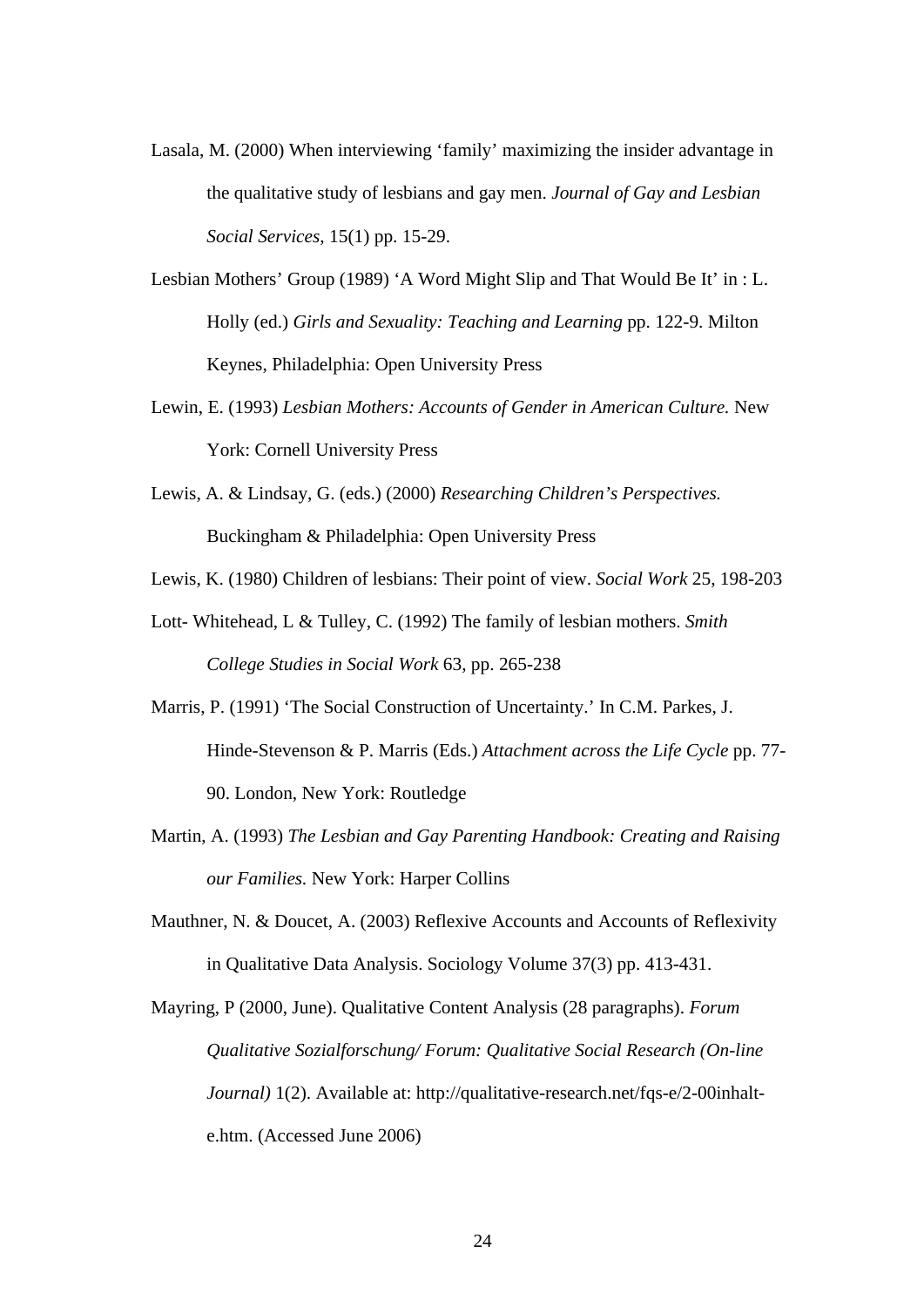- McAdoo, H. (1997) *Black Families: Third Edition* Thousand Oaks, London, New Delhi: Sage publications
- Nayak, A. & Kehily, M. (1997) 'Masculinities and Schooling: Why are Young Men so Homophobic.' In D. L. Steinberg, D. Epstein, R. Johnson *Border Patrols: Policing the Boundaries of Heterosexuality* pp. 138-161. London Cassel
- O'Connell, A. (1990) Voices from the heart: The developmental impact of a mother's lesbianism of her adolescent children. S*mith College Studies in Social Work*, 63: 281-299.
- Paechter, C. (2000) 'Growing up with a Lesbian Mother: A Theoretically- based Analysis of Personal Experience' *Sexualities* Vol. 3(4): 395-408
- Patterson, C. (1992) Children of Lesbian and Gay Parents. *Child Development* 63: 1025-42
- Patterson, C. & Chan, R. (1997) 'Gay Fathers' in Michael Lamb (ed.) *The Role of the Father in Child Development* pp 245-260 United States; Canada. Wiley and Sons
- Patterson, C. (2005) *Lesbian and Gay Parenting*. American Psychological Association www.apa.org/pi/lgbc, retrieved January  $29<sup>th</sup> 2007$
- PinkParents (2003) Issue 13 December 2003 PinkParents: UK
- Plummer, K. (2001) *Documents of Life 2: An invitation to a critical humanism.* London, Thousand Oaks, New Delhi: Sage
- Rafkin, L. (1990) *Different Mothers: Sons and Daughters of Lesbians Talk about their Lives*. Pittsburgh, San Francisco: Cleis Press.
- Reinharz, S. (1992) *Feminist Methods in Social Research*. New York, Oxford: Oxford University Press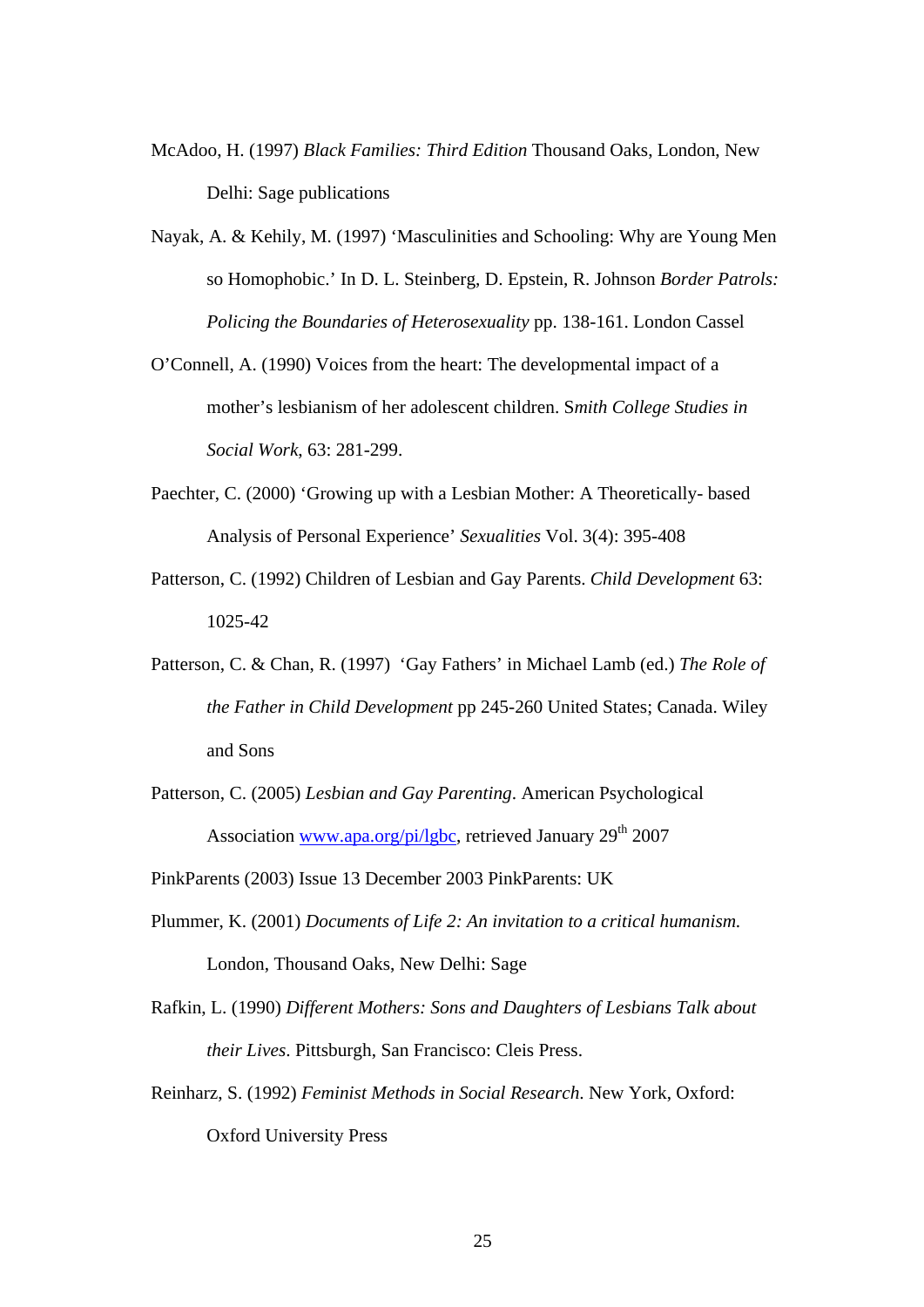- Renold, E. (2005) *Girls, Boys and Junior Sexualities: Exploring Children's Gender and Sexual Relations in the Primary School*. London: RoutledgeFalmer
- Rights of Women Lesbian Custody Group (1986) *Lesbian Mothers' Legal Handbook.* London: The Women's Press
- Roberts, H. (ed.) (1981) *Doing Feminist Research*. London: Routledge and Kegan Paul
- Robson, C. (2002) *Real World Research Second Edition.* Malden, Oxford, Carlton: Blackwell Publishing
- Saffron, L. (1996*) "What about the children?": sons and daughters of lesbian and gay parents talk about their lives.* London: Cassell

Smith, J. (2002) *House of Commons Hansard Written Answers for 19 Nov 2002* (pt17) www. publications.parliament.uk/

pa/cam200203/cmhamsrd/vo021119/test/21119w17.htm -27k-

- Snow, J. (2004) *How it feels to have a gay or lesbian parent: a book by kids for kids of all ages*. New York: Harrington Park Press.
- Stacey, J. & Biblarz, T. '(How) does the Sexual Orientation of Parents Matter?' *American Sociological Review* 66: 159-83
- Stanley, C. and Wise, S. (1993) *Breaking out again: feminist ontology and epistemology – second edition*. London: Routledge and Kegan Paul
- Sugarman, L. (1986) *Life-span development: Concepts, Theories and Interventions.* London: Methuen and Co.
- Tasker, F. (1999) 'Children in Lesbian-Led Families: A Review', *Clinical Child Psychology and Psychiatry*, 4:153-66